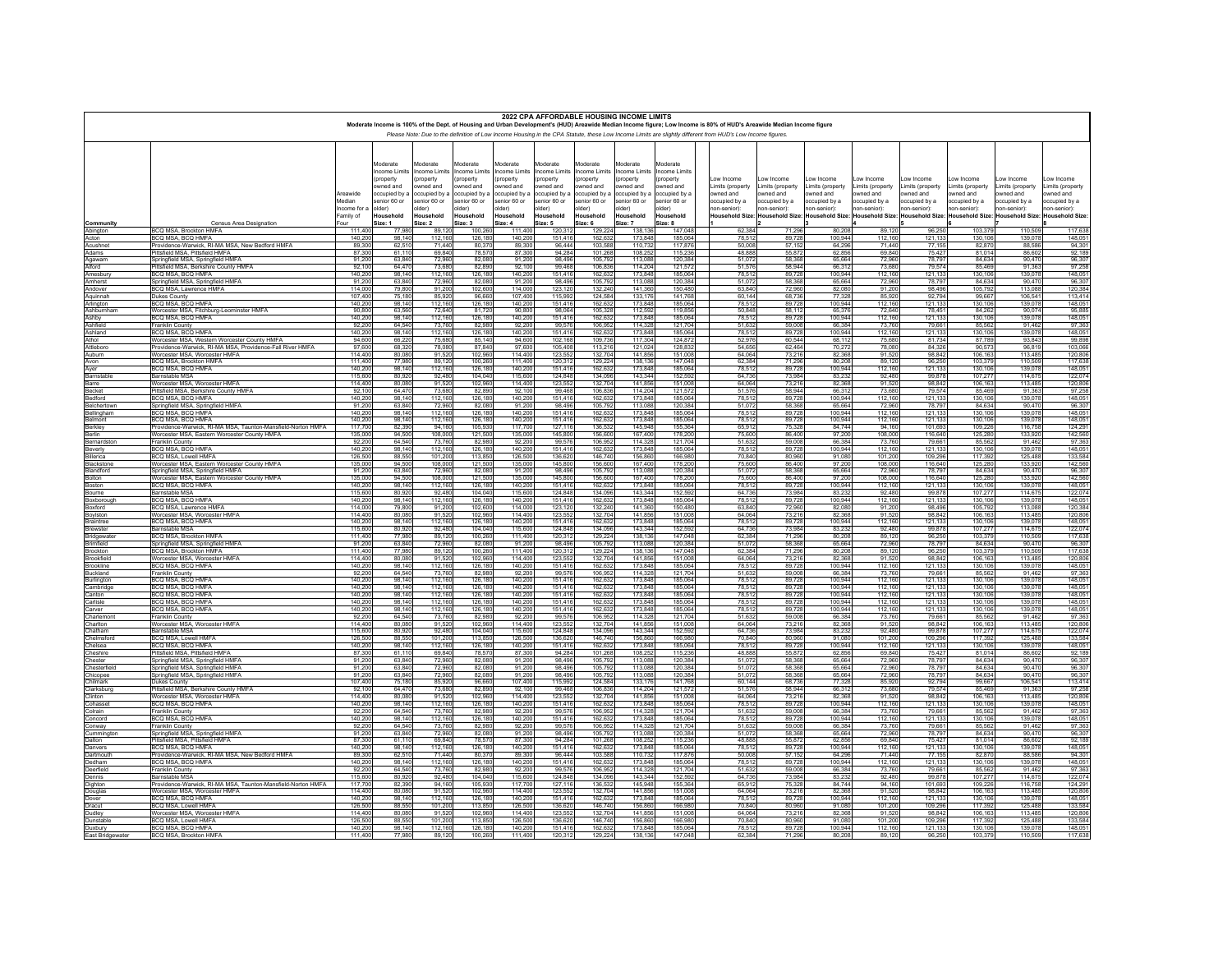|                                       |                                                                                                            |                        |                          |                                        |                          |                          | 2022 CPA AFFORDABLE HOUSING INCOME LIMITS |                                 |                          | Moderate Income is 100% of the Dept. of Housing and Urban Development's (HUD) Areawide Median Income figure; Low Income is 80% of HUD's Areawide Median Income figure |                               |                               |                              |                               |                                 |                              |                               |                              |
|---------------------------------------|------------------------------------------------------------------------------------------------------------|------------------------|--------------------------|----------------------------------------|--------------------------|--------------------------|-------------------------------------------|---------------------------------|--------------------------|-----------------------------------------------------------------------------------------------------------------------------------------------------------------------|-------------------------------|-------------------------------|------------------------------|-------------------------------|---------------------------------|------------------------------|-------------------------------|------------------------------|
|                                       |                                                                                                            |                        |                          |                                        |                          |                          |                                           |                                 |                          | Please Note: Due to the definition of Low Income Housing in the CPA Statute, these Low Income Limits are slightly different from HUD's Low Income figures.            |                               |                               |                              |                               |                                 |                              |                               |                              |
|                                       |                                                                                                            |                        | Moderate<br>ncome Limits | <b>Moderate</b><br><b>ncome Limits</b> | Noderate<br>ncome Limits | Moderate<br>ncome Limits | Moderate<br>ncome Limits                  | <b>Aoderate</b><br>ncome Limits | Moderate<br>ncome Limits | <b>Aoderate</b><br>ncome Limits                                                                                                                                       |                               |                               |                              |                               |                                 |                              |                               |                              |
|                                       |                                                                                                            |                        | property<br>wned and     | property<br>wned and                   | property<br>wned and     | property<br>wned and     | property<br>wned and                      | property<br>wned and            | property<br>wned and     | property<br>wned and                                                                                                                                                  | ow Income<br>Limits (property | ow Income<br>imits (property  | ow Income<br>imits (property | ow Income<br>Limits (property | ow Income<br>Limits (property   | ow Income<br>imits (property | ow Income<br>Limits (property | ow Income<br>imits (property |
|                                       |                                                                                                            | Areawide               | ccupied by a             | ccupied by a                           | occupied by:             | occupied by a            | pccupied by a                             | ccupied by a                    | ccupied by a             | ccupied by a                                                                                                                                                          | wned and                      | owned and                     | wned and                     | owned and                     | owned and                       | wned and                     | wned and                      | wned and                     |
|                                       |                                                                                                            | Median<br>Income for a | enior 60 or<br>(der)     | enior 60 or<br>lder)                   | enior 60 or<br>Ider)     | enior 60 or<br>(der      | enior 60 or<br>(der                       | enior 60 or<br>(der             | enior 60 or<br>lder)     | enior 60 or<br>(der                                                                                                                                                   | ccupied by a<br>ion-senior):  | occupied by a<br>ion-senior): | ccupied by a<br>ton-senior): | occupied by a<br>1on-senior): | occupied by a<br>1on-senior):   | ccupied by a<br>ion-senior): | ccupied by a<br>on-senior):   | ccupied by a<br>on-senior):  |
|                                       |                                                                                                            | Family of              | Household                | Household                              | Household                | Household                | Household                                 | Household                       | Household                | Household                                                                                                                                                             | Household Size:               | <b>Household Size</b>         | <b>Household Size:</b>       |                               | Household Size: Household Size: | <b>Household Size:</b>       | <b>Household Size</b>         | <b>Household Size</b>        |
| Community<br>East Brookfield          | Census Area Designation<br>Worcester MSA, Worcester HMFA                                                   | Four<br>114.40         | Size: 1<br>80.08         | Size: 2<br>91.52                       | Size: 3<br>102.96        | Size: 4<br>114.40        | Size: 5<br>123.55                         | Size: 6<br>132.70               | Size: 7<br>141.85        | Size: 8<br>151.00                                                                                                                                                     | 64.064                        | 73.216                        | 82.368                       | 91.520                        | 98.84                           | 106.163                      | 113,485                       | 120,806                      |
| East Longmeadow                       | Springfield MSA, Springfield HMFA                                                                          | 91.20                  | 63.84                    | 72.96                                  | 82.08                    | 91.20                    | 98.49                                     | 105.79                          | 113.08                   | 120,384                                                                                                                                                               | 51.07                         | 58.36                         | 65.664                       | 72.960                        | 78.79                           | 84 634                       | 90.47                         | 96.307                       |
| Eastham<br>Easthampton                | Rarnetable MSA<br>Springfield MSA, Springfield HMFA                                                        | 115,60<br>91.20        | 80.92<br>63,84           | 92.48<br>72,96                         | 104.04<br>82.08          | 115,60<br>91.20          | 124.84<br>98.49                           | 134.09<br>105,79                | 143.34<br>113,08         | 152.59<br>120,38                                                                                                                                                      | 64,736<br>51,072              | 73.98<br>58,36                | 83.232<br>65,664             | 92.480<br>72,960              | 99.87<br>78,79                  | 107.27<br>84,634             | 114.67<br>90.47               | 122,074<br>96.307            |
| Faston                                | Providence-Warwick, RI-MA MSA, Easton-Raynham HMFA                                                         | 14340                  | 100.38                   | 11472                                  | 129.06                   | 143 40                   | 154 87                                    | 16634                           | 17781                    | 189 28                                                                                                                                                                | 80 304                        | 91 77F                        | 103 248                      | 114 720                       | 123.89                          | 133.075                      | 142 253                       | 151 430                      |
| Edgartown<br>Egremont                 | Dukes Countv<br>Pittsfield MSA, Berkshire County HMFA                                                      | 107.40<br>92 10        | 75.18<br>6447            | 85.92<br>73.68                         | 96.66<br>82.89           | 107.40<br>92 10          | 115.99<br>99 46                           | 124.58<br>106.83                | 133.1<br>114 20          | 141.76<br>121.57                                                                                                                                                      | 60.144<br>51,576              | 68.73<br>58.944               | 77.328<br>66.312             | 85,920<br>73 680              | 92.79<br>79.57                  | 99.667<br>85 469             | 106.54<br>91.363              | 113,414<br>97 258            |
| Erving                                | Franklin County                                                                                            | 92.20                  | 64.54                    | 73.76                                  | 82.98                    | 92.20                    | 99.57                                     | 106.95                          | 114.32                   | 121.70                                                                                                                                                                | 51,632                        | 59.00                         | 66,384                       | 73.760                        | 79,66                           | 85.562                       | 91.462                        | 97.363                       |
| Essex<br>Everett                      | BCO MSA BCO HMFA<br>BCQ MSA, BCQ HMFA                                                                      | 140.20<br>140.20       | 98 14<br>98.14           | 112 16<br>112.16                       | 126.18<br>126.18         | 140 20<br>140.20         | 15141<br>151.41                           | 162.63<br>162.63                | 173 84<br>173.84         | 185.06<br>185.06                                                                                                                                                      | 78.512<br>78.512              | 89.72<br>89.72                | 100 944<br>100.944           | 112 160<br>112,160            | 121,13<br>121,133               | 130 106<br>130,106           | 139.07<br>139,078             | 148 051<br>148.051           |
| Fairhaven                             | Providence-Warwick RI-MA MSA New Bedford HMFA<br>Providence-Warwick, RI-MA MSA, Providence-Fall River HMFA | 89.30                  | 62.51                    | 7144                                   | 80.37                    | 8930                     | 96 44                                     | 103.58                          | 110.73                   | 11787                                                                                                                                                                 | 50,008                        | 57 152                        | 64 296                       | 71 440                        | 77 15<br>84,32                  | 82 870                       | 88.586                        | 94 301                       |
| <b>Fall River</b><br>Falmouth         | <b>Barnstable MSA</b>                                                                                      | 97.60<br>115,60        | 68.32<br>80.92           | 78.08<br>92.48                         | 87.84<br>104.04          | 97.60<br>115,60          | 105.40<br>124,84                          | 113.21<br>134.09                | 121.02<br>143.34         | 128.83<br>152.59                                                                                                                                                      | 54.656<br>64 736              | 62.46<br>73.984               | 70,272<br>83.232             | 78,080<br>92.480              | 99.87                           | 90.57<br>107.277             | 96.81<br>114 67               | 103.066<br>122,074           |
| Fitchburg<br>Florida                  | Worcester MSA, Fitchburg-Leominster HMFA                                                                   | 90.80<br>92 10         | 63.56<br>6447            | 72.64<br>73.68                         | 81.72<br>82.89           | 90.80<br>92.10           | 98.06<br>99 46                            | 105.32<br>10683                 | 112.59<br>114 20         | 119.85<br>121.57                                                                                                                                                      | 50,848<br>51.576              | 58.112<br>58.94               | 65,376<br>66.31              | 72.640<br>73 680              | 78.45<br>79.57                  | 84.262<br>85 469             | 90.074<br>91.363              | 95.885<br>97 258             |
| Foxborough                            | Pittsfield MSA, Berkshire County HMFA<br>BCQ MSA, BCQ HMFA                                                 | 140.20                 | 98.14                    | 112.16                                 | 126.18                   | 140.20                   | 151.41                                    | 162.63                          | 173.84                   | 185.06                                                                                                                                                                | 78.512                        | 89.72                         | 100,944                      | 112,160                       | 121.13                          | 130,106                      | 139.078                       | 148,051                      |
| Framingham<br>Franklin                | BCO MSA BCO HMFA<br>BCQ MSA, BCQ HMFA                                                                      | 140.20<br>140.20       | 98 14<br>98.14           | 112 16<br>112.16                       | 126.18<br>126.18         | 140.20<br>140.20         | 151 41<br>151.41                          | 162.63<br>162.63                | 173.84<br>173,84         | 185.06<br>185.06                                                                                                                                                      | 78.512<br>78.512              | 89 72<br>89.72                | 100 944<br>100.944           | 112 160<br>112.160            | 121,13<br>121.13                | 130 106<br>130,106           | 139.078<br>139.07             | 148 051<br>148.051           |
| Freetown                              | Providence-Warwick RI-MA MSA New Bedford HMFA                                                              | 89.30                  | 62.51                    | 7144                                   | 80.37                    | 89.30                    | 96.44                                     | 103.58                          | 110.73                   | 11787                                                                                                                                                                 | 50.008                        | 57 15                         | 64.296                       | 71 440                        | 77.15                           | 82.870                       | 88,586                        | 94 301                       |
| Gardner<br>Georgetown                 | Worcester MSA. Fitchburg-Leominster HMFA<br>BCQ MSA, Lawrence HMFA                                         | 90.80<br>114.00        | 63.56<br>79.80           | 72.64<br>91.20                         | 81.72<br>102.60          | 90.80<br>114 00          | 98.064<br>123.12                          | 105.32<br>132.24                | 112.59<br>141.36         | 119.85<br>15048                                                                                                                                                       | 50,848<br>63 840              | 58.112<br>72.96               | 65.376<br>82 080             | 72.640<br>91.200              | 78.45<br>98.49                  | 84.262<br>105 792            | 90.074<br>113 088             | 95,885<br>120.384            |
|                                       | Franklin County                                                                                            | 92.20                  | 64.54                    | 73.76                                  | 82.98                    | 92.20                    | 99.57                                     | 106.95                          | 114.32                   | 121.70                                                                                                                                                                | 51.632                        | 59.00                         | 66,384                       | 73,760                        | 79.66                           | 85.562                       | 91.462                        | 97.363                       |
| Gloucester<br>Goshen                  | BCO MSA BCO HMFA<br>Springfield MSA, Springfield HMFA                                                      | 140.20<br>91.20        | 98 14<br>63.84           | 112 16<br>72.96                        | 126,18<br>82.08          | 140.20<br>91.20          | 151 41<br>98.49                           | 162.63<br>105.79                | 173.84<br>113.08         | 185.06<br>120.38                                                                                                                                                      | 78.512<br>51,072              | 89 72<br>58.36                | 100 944<br>65.664            | 112 160<br>72,960             | 121,13<br>78,79                 | 130 106<br>84.634            | 139.078<br>90.470             | 148 051<br>96.307            |
| Gosnold                               | Dukes County                                                                                               | 10740                  | 75.18                    | 85.92                                  | 96.66                    | 10740                    | 115.99                                    | 124.58                          | 133 17                   | 14176                                                                                                                                                                 | 60 144                        | 68.73                         | 77 328                       | 85 920                        | 9279                            | 99.667                       | 106.541                       | 113 414                      |
| Grafton<br>Granby                     | Worcester MSA, Worcester HMFA<br>Springfield MSA, Springfield HMFA                                         | 114.40<br>91.20        | 80.08<br>6384            | 91.52<br>72.96                         | 102.96<br>82.08          | 114,40<br>91.20          | 123.552<br>98.49                          | 132.70<br>105 79                | 141.85<br>113.08         | 151.00<br>120.38                                                                                                                                                      | 64.064<br>51.072              | 73.21<br>58.36                | 82.368<br>65 664             | 91.520<br>72960               | 98.84<br>78.79                  | 106.163<br>84 634            | 113,485<br>90.470             | 120,806<br>96 307            |
| Granville                             | Springfield MSA, Springfield HMFA<br>Pittsfield MSA, Berkshire County HMFA                                 | 91.20<br>92,10         | 63.84<br>64,47           | 72.96<br>73,68                         | 82.08<br>82,89           | 91.20<br>92,10           | 98.49<br>99,46                            | 105.79<br>106,83                | 113.08<br>114,20         | 120.38<br>121,57                                                                                                                                                      | 51.072<br>51,576              | 58,36<br>58,944               | 65.664<br>66,312             | 72,960<br>73,680              | 78.79<br>79,57                  | 84.634<br>85,469             | 90.470<br>91,363              | 96.307<br>97,258             |
| <b>Great Barrington</b><br>Greenfield | Franklin County                                                                                            | 92.20                  | 64.54                    | 73 76                                  | 82.98                    | 92.20                    | 99.57                                     | 106,9                           | 114.32                   | 12170                                                                                                                                                                 | 51.632                        | 59.00                         | 66,384                       | 73 760                        | 79.66                           | 85.563                       | 91463                         | 97363                        |
| Groton<br>Groveland                   | <b>BCQ MSA, Lowell HMFA</b><br>BCO MSA Lawrence HMFA                                                       | 126,50<br>114.00       | 88.55<br>79.80           | 101,20<br>91.20                        | 113,85<br>102.60         | 126,50<br>114 00         | 136,620<br>123.12                         | 146,740<br>132.24               | 156,86<br>141.36         | 166,98<br>150 48                                                                                                                                                      | 70,840<br>63 840              | 80,960<br>72.96               | 91.080<br>82.080             | 101.200<br>91,200             | 109.29<br>98.49                 | 117,392<br>105 792           | 125,488<br>113 088            | 133,584<br>120 384           |
| Hadley                                | Springfield MSA, Springfield HMFA                                                                          | 91,20                  | 63.84                    | 72,96                                  | 82.08                    | 91.20                    | 98.49                                     | 105,79                          | 113,08                   | 120.38                                                                                                                                                                | 51,072                        | 58,368                        | 65.664                       | 72,960                        | 78,79                           | 84.634                       | 90.470                        | 96.307                       |
| Halifax<br>Hamilton                   | <b>BCO MSA Brockton HMFA</b><br>BCQ MSA, BCQ HMFA                                                          | 11140<br>140.20        | 77 98<br>98.14           | 89 12<br>112,16                        | 100,26                   | 111 40<br>140.20         | 120,312<br>151,416                        | 129,22<br>162.63                | 138,13<br>173,84         | 147 04<br>185.06                                                                                                                                                      | 62,384<br>78,512              | 71.29<br>89.72                | 80.208<br>100,944            | 89 120<br>112.160             | 96,250<br>121,133               | 103.37<br>130,106            | 110.50<br>139.078             | 117 638<br>148.051           |
| Hampden                               | Springfield MSA, Springfield HMFA                                                                          | 91.20                  | 6384                     | 72.96                                  | 82.08                    | 91.20                    | 98.49                                     | 105.7                           | 113.08                   | 120,38                                                                                                                                                                | 51.07                         | 58.36                         | 65.664                       | 72,960                        | 78.79                           | 84 634                       | 90.47                         | 96.307                       |
| Hancock<br>Hanover                    | Pittsfield MSA, Berkshire County HMFA<br>BCO MSA BCO HMFA                                                  | 92.10<br>140.20        | 64.47<br>98 14           | 73.68<br>112 16                        | 82.89<br>126,18          | 92.10<br>140.20          | 99.46<br>151.41                           | 106.83<br>162.63                | 114,20<br>173.84         | 185.06                                                                                                                                                                | 51,576<br>78.512              | 58,944<br>89.72               | 66,312<br>100 944            | 73,680<br>112 160             | 79,57<br>121.13                 | 85,469<br>130 106            | 91.36<br>139.078              | 97.258<br>148 051            |
| Hanson                                | BCQ MSA, Brockton HMFA                                                                                     | 111,40                 | 77,98                    | 89.12                                  | 100.26                   | 111,40                   | 120,31                                    | 129.22                          | 138,13                   | 147.04                                                                                                                                                                | 62,384                        | 71,296                        | 80,208                       | 89.120                        | 96.25                           | 103.379                      | 110,50                        | 117,638                      |
| Hardwick<br>Harvard                   | Worcester MSA, Western Worcester County HMFA<br>Worcester MSA, Eastern Worcester County HMFA               | 94.60<br>135,00        | 66.2<br>94.50            | 75.68<br>108.00                        | 85,14                    | 94.60<br>135,00          | 102,168<br>145,800                        | 109,736<br>156,600              | 117,30<br>167,40         | 124,87<br>178.20                                                                                                                                                      | 52,976<br>75,600              | 60.54<br>86,400               | 68.112<br>97.200             | 75 680<br>108,000             | 81,734<br>116,64                | 87,789<br>125,280            | 93 843<br>133,920             | 99 898<br>142.560            |
| Harwich<br>Hatfield                   | <b>Barnstable MSA</b><br>Springfield MSA, Springfield HMFA                                                 | 115.60<br>91.20        | 80.92<br>63.84           | 92.48<br>72.96                         | 104.04<br>82.08          | 115.60<br>91.20          | 124.84<br>98.49                           | 134,09<br>105,79                | 143.34<br>113,08         | 152.59<br>120.38                                                                                                                                                      | 64.736<br>51,072              | 73.984<br>58,368              | 83 232<br>65.664             | 92 480<br>72,960              | 99.87<br>78,79                  | 107.27<br>84.634             | 114 67<br>90.470              | 122.074<br>96,307            |
| Haverhill                             | BCQ MSA, Lawrence HMFA                                                                                     | 114.00                 | 79.80                    | 91.20                                  | 102.60                   | 114.00                   | 123,12                                    | 132,24                          | 141,36<br>114,32         | 150.48                                                                                                                                                                | 63.840                        | 72.96                         | 82 080                       | 91,200                        | 98.49                           | 105.79                       | 113 088                       | 120,384<br>97,363            |
| Hawley<br>Heath                       | Franklin County<br>Franklin County                                                                         | 92.20<br>92.20         | 64.54<br>64.54           | 73,76<br>73 76                         | 82.98<br>82.98           | 92.20<br>92.20           | 99.57<br>99.57                            | 106.95<br>106.95                | 114.32                   | 121,70<br>121 70                                                                                                                                                      | 51,632<br>51.632              | 59.00<br>59.00                | 66,384<br>66,384             | 73,760<br>73.760              | 79,66<br>79.66                  | 85,562<br>85.562             | 91.462<br>91463               | 97363                        |
| Hingham                               | BCQ MSA, BCQ HMFA                                                                                          | 140.20                 | 98.14                    | 112.16                                 | 126,18                   | 140,200                  | 151,416                                   | 162.63                          | 173.84                   | 185.06                                                                                                                                                                | 78.512                        | 89.728                        | 100.944                      | 112,160                       | 121,133                         | 130,106                      | 139,078                       | 148.051                      |
| Hinsdale<br>Holbrook                  | Pittsfield MSA Pittsfield HMFA<br>BCQ MSA, BCQ HMFA                                                        | 87.30<br>140.20        | 61 11<br>98.14           | 69.84<br>112.16                        | 78.57<br>126,18          | 87.30<br>140.20          | 94.28<br>151,41                           | 101.26<br>162.63                | 108,25<br>173,84         | 115.23<br>185.06                                                                                                                                                      | 48.888<br>78.512              | 55.87<br>89.72                | 62 856<br>100,944            | 69840<br>112.160              | 75,42<br>121,13                 | 81.014<br>130,106            | 86.603<br>139.078             | 92 189<br>148.051            |
| Holden                                | Worcester MSA, Worcester HMFA                                                                              | 114.40                 | 80.08                    | 91.52                                  | 102,96                   | 114.40                   | 123,55                                    | 132,70<br>105,79                | 141,85<br>113,08         | 151.00                                                                                                                                                                | 64.064                        | 73.21                         | 82,368                       | 91.520                        | 98.84                           | 106 16                       | 113 48                        | 120,806                      |
| Holland<br>Holliston                  | Springfield MSA, Springfield HMFA<br>BCO MSA BCO HMFA                                                      | 91.20<br>140.20        | 63.84<br>98.14           | 72.96<br>112.16                        | 82.08<br>126,18          | 91.20<br>140.20          | 98.49<br>151.41                           | 162.63                          | 173,84                   | 120.38<br>185.06                                                                                                                                                      | 51,072<br>78.512              | 58,36<br>89,72                | 65.664<br>100 944            | 72,960<br>112 160             | 78.79<br>121,13                 | 84.634<br>130 106            | 90.470<br>139 078             | 96.307<br>148,051            |
| Holyoke<br>Hopedale                   | Springfield MSA, Springfield HMFA<br>Worcester MSA, Eastern Worcester County HMFA                          | 91.20<br>135.00        | 63.84<br>94.50           | 72.96                                  | 82.08<br>121.50          | 91,200<br>135.00         | 98.496<br>145.80                          | 105.79<br>156,60                | 113.08<br>167.40         | 120.38                                                                                                                                                                | 51,072<br>75,600              | 58,368                        | 65.664                       | 72,960<br>108,000             | 78.79<br>116.64                 | 84.634<br>125.28             | 90.470                        | 96,307<br>142,560            |
| Hopkinton                             | BCO MSA BCO HMFA                                                                                           | 140.20                 | 98 14                    | 108.00<br>112,16                       | 126,18                   | 140.20                   | 15141                                     | 162,63                          | 173,84                   | 178.20<br>185.06                                                                                                                                                      | 78,512                        | 86.40<br>89.72                | 97.20<br>100.944             | 112 160                       | $\frac{121,133}{81,734}$        | 130 106                      | 133.92<br>139.07              | 148 051                      |
| Hubbardston<br>Hudson                 | Worcester MSA. Western Worcester County HMFA<br>BCO MSA BCO HMFA                                           | 94.60<br>140.20        | 66.22<br>98 14           | 75.68<br>112 16                        | 85.14<br>126.18          | 94.60<br>140 20          | 102.16<br>15141                           | 109.73<br>162.63                | 117,30<br>173 84         | 124.87<br>185.06                                                                                                                                                      | 52,976<br>78.512              | 60.54<br>89 72                | 68.112<br>100 944            | 75.680<br>112 160             | 121,13                          | 87.789<br>130 106            | 93.84<br>139.07               | 99.898<br>148 051            |
| Hull                                  | BCQ MSA, BCQ HMFA                                                                                          | 140.20                 | 98.14                    | 112.16                                 | 126.18                   | 140.20                   | 151.41                                    | 162.63                          | 173.84                   | 185.06                                                                                                                                                                | 78.512                        | 89.72                         | 100.944                      | 112.160                       | 121,13                          | 130,106                      | 139.078                       | 148.051                      |
| Huntington<br>Ipswich                 | Springfield MSA Springfield HMFA<br>BCQ MSA. BCQ HMFA                                                      | 91.20<br>140.20        | 63.84<br>98.14           | 72.96<br>112.16                        | 82.08<br>126,18          | 91.20<br>140.20          | 98.49<br>151.41                           | 10579<br>162.63                 | 113.08<br>173.84         | 120.38<br>185.06                                                                                                                                                      | 51.072<br>78,512              | 58.36<br>89.72                | 65 664<br>100.944            | 72960<br>112.160              | 78.79<br>121,13                 | 84.634<br>130.10             | 90.47<br>139.07               | 96 307<br>148.051            |
| Kingston                              | BCO MSA BCO HMFA                                                                                           | 140.20                 | 98 14                    | 112 16                                 | 126,18                   | 140.20                   | 15141                                     | 162.63                          | 173 84                   | 185.06                                                                                                                                                                | 78.512                        | 89.72                         | 100 944                      | 112 160                       | 121,13                          | 130,106                      | 139.07                        | 148 051                      |
| Lakeville<br>Lancaster                | BCQ MSA, Brockton HMFA<br>Worcester MSA Fastern Worcester County HMFA                                      | 111.40<br>135.00       | 77.98<br>94.50           | 89.12<br>108.00                        | 100.26<br>121.50         | 111.40<br>135.00         | 120.31<br>14580                           | 129.22<br>156.60                | 138.13<br>16740          | 147.04<br>178.20                                                                                                                                                      | 62.384<br>75,600              | 71.29<br>86 40                | 80,208<br>97 200             | 89.120<br>108,000             | 96.25<br>116 64                 | 103.379<br>125 280           | 110,509<br>133 92             | 117.638<br>142,560           |
| Lanesborough                          | Pittsfield MSA. Pittsfield HMFA<br>BCO MSA Lawrence HMFA                                                   | 87.30<br>114.00        | 61.11                    | 69.84                                  | 78.57                    | 87.30                    | 94.28                                     | 101.26                          | 108.25<br>141.36         | 115.23                                                                                                                                                                | 48.888<br>63840               | 55.87                         | 62.856                       | 69,840                        | 75.42                           | 81.01                        | 86.602<br>113 088             | 92.189                       |
| Lawrence<br>Lee                       | Pittsfield MSA, Pittsfield HMFA                                                                            | 87.30                  | 79.80<br>61.11           | 91.20<br>69.84                         | 102.60<br>78.57          | 114 00<br>87.30          | 123.12<br>94.284                          | 132,24<br>101.26                | 108.25                   | 150 48<br>115.23                                                                                                                                                      | 48,888                        | 72,960<br>55.87               | 82.080<br>62.856             | 91,200<br>69,840              | 98.49<br>75.42                  | 105 792<br>81.014            | 86.602                        | 120.384<br>92.189            |
| Leicester<br>Lenox                    | Worcester MSA Worcester HMFA<br>Pittsfield MSA, Pittsfield HMFA                                            | 11440<br>87.30         | 80.08<br>61.11           | 91.52<br>69.84                         | 102.96<br>78.57          | 114 40<br>87,300         | 123.55<br>94.284                          | 132.70<br>101.26                | 141.85<br>108.25         | 151.00<br>115.23                                                                                                                                                      | 64.064<br>48.888              | 73.21<br>55.87                | 82.368<br>62.856             | 91.520<br>69,840              | 98.84<br>75.42                  | 106 16<br>81.014             | 113 485<br>86.602             | 120.806<br>92.189            |
| Leominster                            | Worcester MSA, Fitchburg-Leominster HMFA                                                                   | 90.80                  | 63.56                    | 72.64                                  | 8172                     | 90.80                    | 98.064                                    | 105.32                          | 112.59                   | 11985                                                                                                                                                                 | 50 848                        | 58 11                         | 65 376                       | 72 640                        | 78.45                           | 84 262                       | 90.074                        | 95 885                       |
| Leverett<br>Lexington                 | Franklin County<br>BCQ MSA, BCQ HMFA                                                                       | 92.20<br>140.20        | 64.54<br>98 14           | 73.76<br>112.16                        | 82.98<br>126,18          | 92.20<br>140.20          | 99.57<br>151.41                           | 106.95<br>162.63                | 114.32<br>173.84         | 121.70<br>185.06                                                                                                                                                      | 51.632<br>78.512              | 59.00<br>89.72                | 66,384<br>100.944            | 73,760<br>112.160             | 79.66<br>121,13                 | 85.562<br>130 106            | 91.462<br>139 07              | 97.363<br>148 051            |
| Leyden                                | Franklin County                                                                                            | 92.20                  | 64.54                    | 73.76                                  | 82.98                    | 92.20                    | 99.57                                     | 106.95                          | 114.32                   | 121.70                                                                                                                                                                | 51.632                        | 59.00                         | 66,384                       | 73,760                        | 79.66                           | 85.562                       | 91.462                        | 97.363                       |
| Lincoln<br>Littleton                  | BCQ MSA, BCQ HMFA<br>BCQ MSA, BCQ HMFA                                                                     | 140.20<br>140.20       | 98 14<br>98.14           | 112 16<br>112.16                       | 126.18<br>126.18         | 140 20<br>140.20         | 151 41<br>151.41                          | 162.63<br>162.63                | 173.84<br>173.84         | 185.06<br>185.06                                                                                                                                                      | 78.512<br>78.512              | 89.72<br>89.72                | 100 944<br>100.944           | 112 160<br>112.160            | 121.13<br>121.13                | 130 106<br>130,106           | 139.078<br>139,078            | 148 051<br>148.051           |
| Longmeadov                            | Springfield MSA Springfield                                                                                | 91.20                  | 6384                     | 72.96                                  | 82.08                    | 91.20                    | 98.49                                     | 10579                           | 113.08                   | 120.38                                                                                                                                                                | 51.072                        | 58.36                         | 65 664                       | 72960                         | 78.79                           | 84 634                       | 90.470                        | 96.307                       |
| Lowell<br>Ludlow                      | BCQ MSA, Lowell HMFA<br>Springfield MSA, Springfield HMFA                                                  | 126.50<br>91.20        | 88.55<br>6384            | 101.20<br>72.96                        | 113.85<br>82.08          | 126.50<br>91.20          | 136.62<br>98.49                           | 146.74<br>105.79                | 156.86<br>113.08         | 166.98<br>120,38                                                                                                                                                      | 70,840<br>51.072              | 80.96<br>58.36                | 91,080<br>65.664             | 101.200<br>72,960             | 109.29<br>78.79                 | 117.392<br>84 634            | 125,488<br>90.470             | 133,584<br>96.307            |
| Lunenburg                             | Worcester MSA, Fitchburg-Leominster HMFA<br>BCQ MSA, BCQ HMFA                                              | 90.80<br>140,20        | 63.56<br>98.14           | 72.64<br>112.16                        | 81.72<br>126,18          | 90.80<br>140,20          | 98.064<br>151,41                          | 105.32<br>162,63                | 112.59<br>173,84         | 119.85<br>185.06                                                                                                                                                      | 50.848<br>78,512              | 58.11<br>89,728               | 65.376<br>100.944            | 72.640<br>112,160             | 78.45<br>121,13                 | 84.262<br>130,106            | 90.074<br>139,078             | 95.885<br>148,051            |
| Lynn<br>Lynnfield<br>Malden           | BCO MSA BCO HMEA                                                                                           | 140.20                 | 98 14                    | 112 16                                 | 126,18<br>126,18         | 140.20                   | 151 41                                    | 162.63                          | 173,84                   | 185.06                                                                                                                                                                | 78.51                         | 89.72                         | 100 944                      | 112 160                       | 121,13<br>121,13                | 130 10                       | 139.07                        | 148,051                      |
|                                       | BCQ MSA, BCQ HMFA<br>Manchester-by-the-Sea BCQ MSA, BCQ HMFA                                               | 140,20<br>140.2        | 98.14<br>98 14           | 112,16<br>112 16                       |                          | 140.20<br>140.20         | 151,41<br>151.41                          | 162,63<br>162.6                 | 173,84<br>173.84         | 185.06<br>185.06                                                                                                                                                      | 78,512<br>78.51               | 89.72<br>89.72                | 100.944<br>100.944           | 112.160<br>112 160            |                                 | 130,106<br>130 10            | 139.07<br>139.07              | 148.051<br>148.05            |
| Mansfield                             | Providence-Warwick, RI-MA MSA, Taunton-Mansfield-Norton HMFA                                               | 117,700                | 82.39                    | 94.16                                  | 126,180<br>105,930       | 117,700                  | 127,116                                   | 136.53                          | 145,948                  | 155.36                                                                                                                                                                | 65.912                        | 75.328                        | 84.744                       | 94.160                        | 121,133                         | 109.226                      | 116,758                       | 124.291                      |
| Marblehead                            | BCO MSA BCO HMFA                                                                                           | 140.20                 | 98 140                   | 112 16                                 | 126,180                  | 140.20                   | 151 416                                   | 162.63                          | 173,848                  | 185 064                                                                                                                                                               | 78.512                        | 89.728                        | 100 944                      | 112 160                       | 121.13                          | 130 106                      | 139 078                       | 148 051                      |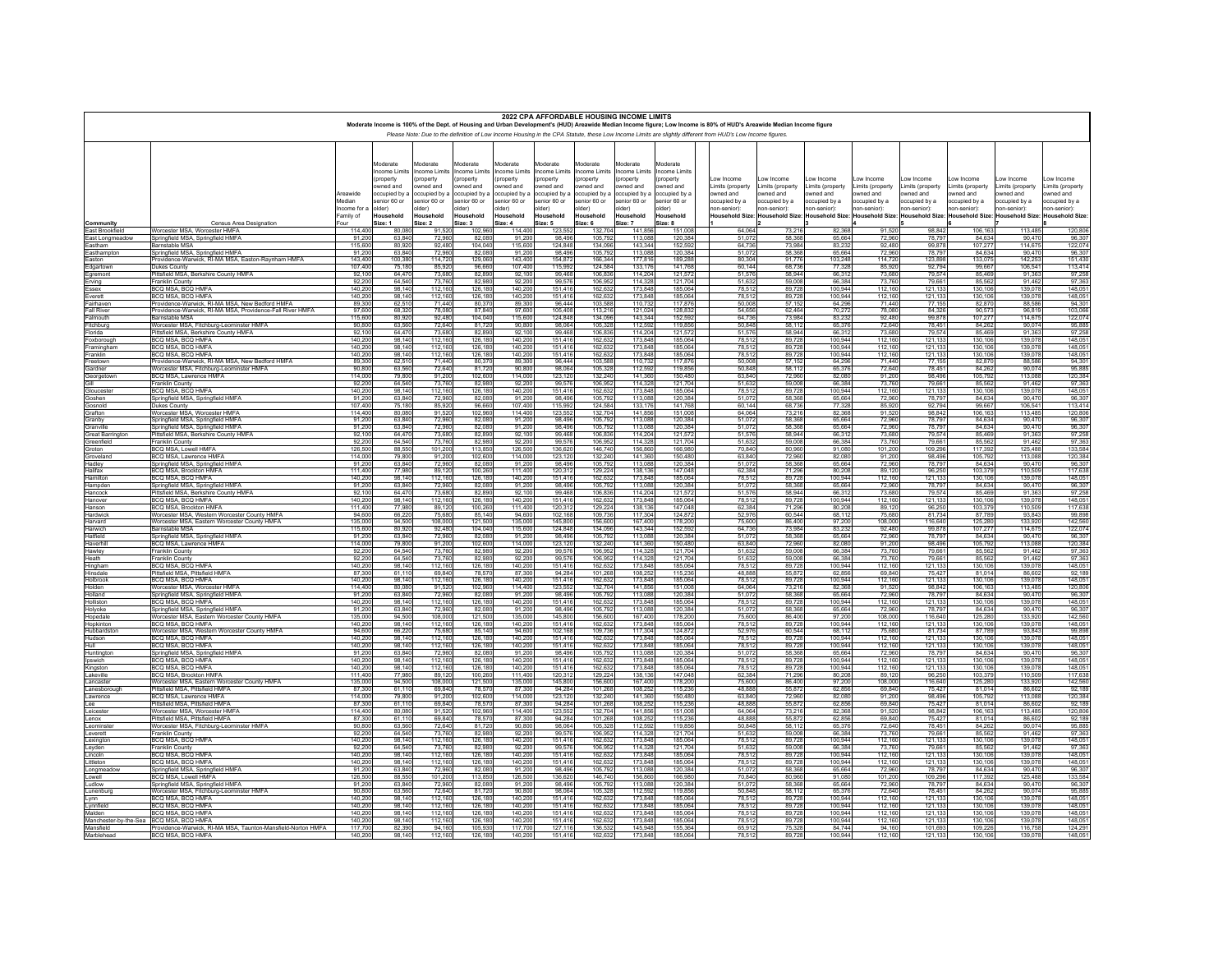|                                        |                                                                                       |                        |                             |                                 |                             |                              | 2022 CPA AFFORDABLE HOUSING INCOME LIMITS |                             |                             |                                                                                                                                                                                                                                                                                                                                     |                          |                            |                          |                            |                                 |                          |                          |                          |
|----------------------------------------|---------------------------------------------------------------------------------------|------------------------|-----------------------------|---------------------------------|-----------------------------|------------------------------|-------------------------------------------|-----------------------------|-----------------------------|-------------------------------------------------------------------------------------------------------------------------------------------------------------------------------------------------------------------------------------------------------------------------------------------------------------------------------------|--------------------------|----------------------------|--------------------------|----------------------------|---------------------------------|--------------------------|--------------------------|--------------------------|
|                                        |                                                                                       |                        |                             |                                 |                             |                              |                                           |                             |                             | Moderate Income is 100% of the Dept. of Housing and Urban Development's (HUD) Areawide Median Income figure; Low Income is 80% of HUD's Areawide Median Income figure<br>Please Note: Due to the definition of Low Income Housing in the CPA Statute, these Low Income Limits are slightly different from HUD's Low Income figures. |                          |                            |                          |                            |                                 |                          |                          |                          |
|                                        |                                                                                       |                        |                             |                                 |                             |                              |                                           |                             |                             |                                                                                                                                                                                                                                                                                                                                     |                          |                            |                          |                            |                                 |                          |                          |                          |
|                                        |                                                                                       |                        | Moderate                    | Noderate                        | Noderate                    | Moderate                     | Moderate                                  | Moderate                    | Moderate                    | <b>Aoderate</b>                                                                                                                                                                                                                                                                                                                     |                          |                            |                          |                            |                                 |                          |                          |                          |
|                                        |                                                                                       |                        | ncome Limits<br>property    | <b>ncome Limits</b><br>property | ncome Limits<br>property    | ncome Limits<br>property     | ncome Limits<br>property                  | ncome Limits<br>property    | ncome Limits<br>property    | ncome Limits<br>property                                                                                                                                                                                                                                                                                                            | ow Income                | ow Income                  | ow Income                | ow Income                  | ow Income                       | ow Income                | ow Income                | ow Income                |
|                                        |                                                                                       |                        | wned and                    | wned and                        | wned and                    | wned and                     | wned and                                  | wned and                    | wned and                    | wned and                                                                                                                                                                                                                                                                                                                            | Limits (property         | imits (property            | imits (property          | Limits (property           | Limits (property                | imits (property          | Limits (property         | imits (property          |
|                                        |                                                                                       | Areawide               | ccupied by a<br>enior 60 or | ccupied by a<br>enior 60 or     | ccupied by a<br>enior 60 or | occupied by a<br>enior 60 or | pccupied by a<br>enior 60 or              | ccupied by a<br>enior 60 or | ccupied by a<br>enior 60 or | ccupied by a<br>enior 60 or                                                                                                                                                                                                                                                                                                         | wned and<br>ccupied by a | owned and<br>occupied by a | wned and<br>ccupied by a | owned and<br>occupied by a | owned and<br>occupied by a      | wned and<br>ccupied by a | wned and<br>ccupied by a | wned and<br>ccupied by a |
|                                        |                                                                                       | Median<br>Income for a | (der)                       | lder)                           | Ider)                       | (der                         | (der                                      | (der                        | lder)                       | (der                                                                                                                                                                                                                                                                                                                                | ion-senior):             | ion-senior):               | ton-senior):             | 1on-senior):               | 1on-senior):                    | ion-senior):             | on-senior):              | on-senior):              |
|                                        |                                                                                       | Family of              | Household                   | Household                       | Household                   | Household                    | Household                                 | Household                   | Household                   | Household                                                                                                                                                                                                                                                                                                                           | Household Size:          | <b>Household Size</b>      | <b>Household Size:</b>   |                            | Household Size: Household Size: | <b>Household Size</b>    | <b>Household Size</b>    | <b>Household Size</b>    |
| Community<br>Marion                    | Census Area Designation<br>BCQ MSA, Brockton HMFA                                     | Four<br>111.40         | Size: 1<br>77.98            | Size: 2<br>89.12                | Size: 3<br>100.26           | Size: 4<br>111.40            | Size: 5<br>120.31                         | Size: 6<br>129.22           | Size: 7<br>138.13           | Size: 8<br>147.04                                                                                                                                                                                                                                                                                                                   | 62.384                   | 71.29                      | 80.208                   | 89.120                     | 96.25                           | 103.379                  | 110,509                  | 117,638                  |
| Marlborough                            | BCQ MSA, BCQ HMFA                                                                     | 140.20                 | 98 14                       | 112.16                          | 126,18                      | 140.20                       | 151 41                                    | 162.63                      | 173.84                      | 185.06                                                                                                                                                                                                                                                                                                                              | 78.513                   | 89.72                      | 100 944                  | 112 160                    | 121,13<br>121,13                | 130 106                  | 139.078                  | 148,051                  |
| Marshfield                             | BCQ MSA, BCQ HMFA                                                                     | 140.20                 | 98.14                       | 112.16                          | 126.18                      | 140.20                       | 151.41                                    | 162.63                      | 173.84                      | 185.06                                                                                                                                                                                                                                                                                                                              | 78,512                   | 89.72                      | 100.944                  | 112.160                    |                                 | 130,106                  | 139.07                   | 148.051                  |
| Mashpee<br>Mattapoisett                | Barnstable MSA<br><b>BCO MSA Brockton HMFA</b>                                        | 115,60<br>11140        | 80,92<br>7798               | 92.48<br>89 12                  | 104,04<br>100 26            | 115,60<br>111 40             | 124,84<br>120 31                          | 134,09<br>129.22            | 143,34<br>138 13            | 152,59<br>147 04                                                                                                                                                                                                                                                                                                                    | 64,736<br>62384          | 73,984<br>71 29F           | 83.232<br>80.208         | 92,480<br>89 120           | 99,87<br>96 25                  | 107,277<br>103.379       | 114,675<br>110.509       | 122,074<br>117 638       |
| Maynard                                | BCQ MSA, BCQ HMFA                                                                     | 140.2                  | 98.14                       | 112.16                          | 126.18                      | 140.20                       | $151.4$ <sup>*</sup>                      | 162.63                      | 173.84                      | 185.06                                                                                                                                                                                                                                                                                                                              | 78,512                   | 89.72                      | 100.944                  | 112,160                    | 121,13                          | 130,106                  | 139.07                   | 148.051                  |
| Medfield<br>Medford                    | BCO MSA BCO HMFA<br>BCQ MSA, BCQ HMFA                                                 | 140.20<br>140.20       | 98 14<br>98.14              | 112 16<br>112.16                | 126,18<br>126,18            | 140.20<br>140.20             | 15141<br>151.41                           | 162.63<br>162.63            | 173 84<br>173.84            | 185.06<br>185.06                                                                                                                                                                                                                                                                                                                    | 78,512<br>78,512         | 89 72<br>89.72             | 100 944<br>100.944       | 112 160<br>112.160         | $\frac{121,13}{121,13}$         | 130 10<br>130,10         | 139.07<br>139.07         | 148 051<br>148.051       |
| Medway<br>Melrose                      | BCO MSA BCO HMFA                                                                      | 140.20                 | 98 14                       | 112 16                          | 126.18                      | 140.20                       | 15141                                     | 162.63                      | 173 84                      | 185.06                                                                                                                                                                                                                                                                                                                              | 78.512                   | 89.72                      | 100 944                  | 112 160                    | 121,13                          | 130 10                   | 139.07                   | 148 051                  |
| Mendon                                 | BCQ MSA, BCQ HMFA<br>Worcester MSA Eastern Worcester County HMEA                      | 140.20<br>135.00       | 98.14<br>94.50              | 112.16<br>108.00                | 126.18<br>121.50            | 140.20<br>135.00             | 151.41<br>145.80                          | 162.63<br>156.60            | 173.84<br>16740             | 185.06<br>178.20                                                                                                                                                                                                                                                                                                                    | 78.512<br>75,600         | 89.72<br>86,400            | 100.944<br>97.200        | 112.160<br>108,000         | 121,13<br>116.64                | 130,106<br>125 280       | 139.078<br>133 920       | 148.051<br>142,560       |
| Merrimac                               | BCQ MSA. Lawrence HMFA                                                                | 114.00                 | 79.80                       | 91.20                           | 102.60                      | 114.00                       | 123,12                                    | 132.24                      | 141.36                      | 150.48                                                                                                                                                                                                                                                                                                                              | 63.840                   | 72.96                      | 82,080                   | 91.200                     | 98.49                           | 105.792                  | 113,088                  | 120.384                  |
| Methuen                                | BCO MSA Lawrence HMFA                                                                 | 114.00                 | 79.80                       | 91.20                           | 102.60                      | 114 00                       | 123,12                                    | 132.24                      | 141.36                      | 15048                                                                                                                                                                                                                                                                                                                               | 63840                    | 72,96                      | 82,080                   | 91.200                     | 98.49                           | 105.792                  | 113 088                  | 120,384                  |
| Middleborough<br>Middlefield           | BCQ MSA, Brockton HMFA<br>Springfield MSA Springfield HMF                             | 111.40<br>91.20        | 77.98<br>6384               | 89.12<br>72.96                  | 100.26<br>82.08             | 111.40<br>91.20              | 120.31<br>98.49                           | 129.22<br>105 79            | 138.13<br>113.08            | 147.04<br>120.38                                                                                                                                                                                                                                                                                                                    | 62.384<br>51.072         | 71.29<br>58.36             | 80,208<br>65 664         | 89.120<br>72960            | 96.25<br>78.79                  | 103.379<br>84.634        | 110,509<br>90.47         | 117,638<br>96.307        |
| Middleton                              | BCQ MSA, BCQ HMFA                                                                     | 140.20                 | 98.14                       | 112.16                          | 126,18                      | 140.20                       | 151.41                                    | 162.63                      | 173.84                      | 185.06                                                                                                                                                                                                                                                                                                                              | 78.512                   | 89.72                      | 100.944                  | 112,160                    | 121.13                          | 130,106                  | 139.078                  | 148,051                  |
| Milford<br>Millbury                    | Worcester MSA, Eastern Worcester County HMFA<br>Worcester MSA, Worcester HMFA         | 135.00<br>114.40       | 94.50<br>80.08              | 108.00<br>91.52                 | 121.50<br>102.96            | 135.00<br>114.40             | 14580<br>123.55                           | 156.60<br>132.70            | 16740<br>141.85             | 178.20<br>151.00                                                                                                                                                                                                                                                                                                                    | 75,600<br>64.064         | 86,400<br>73.21            | 97.200<br>82,368         | 108,000<br>91,520          | 116 64<br>98.84                 | 125 280<br>106.16        | 133 920<br>113,485       | 142,560<br>120.806       |
| Millis                                 | BCO MSA BCO HMFA                                                                      | 140.20                 | 98 14                       | 112,16                          | 126,18                      | 140.20                       | 151.41                                    | 162.63                      | 173.84                      | 185.06                                                                                                                                                                                                                                                                                                                              | 78.512                   | 89.72                      | 100.944                  | 112 160                    | 121,13                          | 130 106                  | 139 07                   | 148 051                  |
| Millville<br>Milton                    | Worcester MSA, Eastern Worcester County HMFA                                          | 135.00                 | 94.50                       | 108.00<br>112 16                | 121.50                      | 135.00                       | 145.80                                    | 156,60                      | 167.40                      | 178.20                                                                                                                                                                                                                                                                                                                              | 75,600                   | 86.40                      | 97.200                   | 108,000                    |                                 | 125,280<br>130 106       | 133,920                  | 142.560                  |
| Monroe                                 | BCQ MSA, BCQ HMFA<br>Franklin County                                                  | 140.20<br>92.20        | 98 14<br>64.54              | 73.76                           | 126.18<br>82.98             | 140.20<br>92.20              | 151 41<br>99.57                           | 162.63<br>106.95            | 173.84<br>114.32            | 185.06<br>121.70                                                                                                                                                                                                                                                                                                                    | 78.512<br>51.632         | 89.72<br>59.00             | 100 944<br>66,384        | 112 160<br>73,760          | 121.13<br>79.66                 | 85.562                   | 139.078<br>91.462        | 148 051<br>97.363        |
| Monson                                 | Springfield MSA, Springfield HMFA                                                     | 91.20                  | 6384                        | 72.96                           | 82.08                       | 91.20                        | 98.49                                     | 105.79                      | 113.08                      | 120,38                                                                                                                                                                                                                                                                                                                              | 51.072                   | 58.36                      | 65 664                   | 72,960                     | 78.79                           | 84 634                   | 90.470                   | 96.307                   |
| Montague<br>Monterey                   | Franklin County<br>Pittsfield MSA, Berkshire County HMFA                              | 92.20<br>92 10         | 64.54<br>6447               | 73.76<br>73.68                  | 82.98<br>82.89              | 92.20<br>92 10               | 99.57<br>99 46                            | 106.95<br>10683             | 114.32<br>114.20            | 121.70<br>121.57                                                                                                                                                                                                                                                                                                                    | 51.632<br>51.576         | 59.00<br>58 944            | 66,384<br>66.312         | 73.760<br>73 680           | 79.66<br>79.57                  | 85.562<br>85 469         | 91.462<br>91.363         | 97.363<br>97.258         |
| Montgomery                             | Springfield MSA, Springfield HMFA                                                     | 91.20                  | 63.84                       | 72.96                           | 82.08                       | 91,200                       | 98.496                                    | 105.79                      | 113.08                      | 120.38                                                                                                                                                                                                                                                                                                                              | 51.072                   | 58,368                     | 65.664                   | 72,960                     | 78.79                           | 84.634                   | 90.470                   | 96.307                   |
| Mount Washington<br>Nahant             | Pittsfield MSA, Berkshire County HMFA<br>BCQ MSA, BCQ HMFA                            | 92 10<br>140.20        | 6447<br>98.14               | 73.68<br>112.16                 | 8289<br>126.18              | 92.10<br>140.20              | 99 46<br>151.41                           | 106.83<br>162.63            | 114.20<br>173.84            | 121.57<br>185.06                                                                                                                                                                                                                                                                                                                    | 51.576<br>78.512         | 58.94<br>89.72             | 66.313<br>100.944        | 73 680<br>112.160          | 79.57<br>121.13                 | 85 469<br>130,106        | 91.363<br>139.078        | 97 258<br>148.051        |
| Nantucket                              | Nantucket County                                                                      | 136,10                 | 95,27                       | 108.88                          | 122,49                      | 136,10                       | 146,98                                    | 157,87                      | 168,76                      | 179,65                                                                                                                                                                                                                                                                                                                              | 76,216                   | 87,10                      | 97,992                   | 108,880                    | 117,59                          | 126,30                   | 135,01                   | 143,722                  |
| Natick                                 | BCO MSA BCO HMEA                                                                      | 1402                   | 98 14                       | 112,16                          | 126,18                      | 140.20                       | 151 41                                    | 162,6                       | 173,84                      | 185.06                                                                                                                                                                                                                                                                                                                              | 78.513                   | 8972                       | 100.944                  | 112 160                    | $\frac{121,133}{121,133}$       | 130 10                   | 139.07                   | 148.05                   |
| Needham<br>New Ashford                 | BCQ MSA, BCQ HMFA<br>Pittsfield MSA Berkshire County HMFA                             | 140.20<br>92 10        | 98.14<br>6447               | 112,16<br>73.68                 | 8289                        | 140.20<br>92 10              | 151,416<br>9946                           | 162.63<br>106.83            | 173,84<br>114.20            | 185.06<br>121.57                                                                                                                                                                                                                                                                                                                    | 78,512<br>51.576         | 89.728<br>58.94            | 100,944<br>66.313        | 112,160<br>73 680          | 79.57                           | 130,106<br>85 469        | 139.078<br>91.363        | 148.051<br>97 258        |
| New Bedford                            | Providence-Warwick, RI-MA MSA, New Bedford HMFA                                       | 89.30                  | 62.51                       | 71,44                           | 80.37                       | 89.30                        | 96.44                                     | 103,58                      | 110,73                      | 117,87                                                                                                                                                                                                                                                                                                                              | 50,008                   | 57,152                     | 64.296                   | 71,440                     | 77,15                           | 82,870                   | 88,586                   | 94.301                   |
| New Braintree<br>New Marlborough       | Worcester MSA, Western Worcester County HMFA<br>Pittsfield MSA, Berkshire County HMFA | 94.60<br>92.10         | 66.2<br>64.47               | 75.68<br>73.68                  | 85.14<br>82.89              | 94.60<br>92.10               | 102.16<br>99.46                           | 109,73<br>106.83            | 117.30<br>114,20            | 124,87                                                                                                                                                                                                                                                                                                                              | 52,976                   | 60.54<br>58.944            | 68.11<br>66.312          | 75 68<br>73,680            | 81.73<br>79.57                  | 87 789<br>85.469         | 93.843<br>91.363         | 99.898<br>97.258         |
| New Salem                              | Franklin County                                                                       | 92.20                  | 64.54                       | 73.76                           | 82.98                       | 92.20                        | 99.57                                     | 106.95                      | 114.32                      | 12170                                                                                                                                                                                                                                                                                                                               | 51.632                   | 59.00                      | 66,384                   | 73 760                     | 79.66                           | 85.563                   | 9146                     | 97 363                   |
| Newbury                                | BCQ MSA, BCQ HMFA<br>BCO MSA BCO HMFA                                                 | 140.20<br>140.20       | 98.14<br>98 14              | 112.16<br>112 16                | 126,18                      | 140.20<br>140.20             | 151,41<br>151 41                          | 162.63                      | 173,84                      | 185.06<br>185.06                                                                                                                                                                                                                                                                                                                    | 78,512<br>78.513         | 89.72<br>89 72             | 100,944<br>100 944       | 112,160<br>112 160         | 121,133                         | 130,106<br>130 106       | 139.078<br>139.07        | 148.051<br>148 051       |
| Newburyport<br>Newton                  | BCQ MSA, BCQ HMFA                                                                     | 140,20                 | 98.14                       | 112,16                          | 126,18                      | 140.20                       | 151,41                                    | 162.63<br>162.63            | 173.84<br>173,84            | 185.06                                                                                                                                                                                                                                                                                                                              | 78,512                   | 89.72                      | 100,944                  | 112,160                    | 121,13<br>121,13                | 130,106                  | 139,078                  | 148.051                  |
| Norfolk                                | BCO MSA BCO HMEA                                                                      | 140.2                  | 98.14                       | 112.16                          | 126,18                      | 140.20                       | 151.41                                    | 162,632                     | 173,84<br>114,20            | 185.06                                                                                                                                                                                                                                                                                                                              | 78.51                    | 89.72                      | 100.944                  | 112.160                    | 121,13                          | 130 10                   | 139.07                   | 148.051                  |
| North Adams<br>North Andover           | Pittsfield MSA. Berkshire County HMFA<br><b>BCO MSA Lawrence HMFA</b>                 | 92.10<br>114.00        | 64.47<br>79.80              | 73.68<br>91.20                  | 82.89<br>102.60             | 92.10<br>114.00              | 99.46<br>123.12                           | 132,24                      | 141.36                      | 121.57<br>15048                                                                                                                                                                                                                                                                                                                     | 51,576<br>63 840         | 58.944<br>72.96            | 66.312<br>82,080         | 73,680<br>91,200           | 79.57<br>98.49                  | 85,469<br>105 793        | 91.363<br>113 08         | 97.258<br>120.384        |
| North Attleborough                     | Providence-Warwick, RI-MA MSA, Providence-Fall River HMFA                             | 97.60                  | 68.32                       | 78.08                           | 87.84                       | 97.60                        | 105.40                                    | 113.21                      | 121,02                      | 128.83                                                                                                                                                                                                                                                                                                                              | 54.656                   | 62.464                     | 70.272                   | 78,080                     | 84.32                           | 90.573                   | 96.819                   | 103.066                  |
| North Brookfield<br>North Reading      | Worcester MSA Worcester HMFA<br>BCQ MSA, BCQ HMFA                                     | 114 40<br>140.20       | 80.08<br>98.14              | 91.52<br>112,16                 | 102,96<br>126,18            | 114 40<br>140.20             | 123,55<br>151,41                          | 132.70<br>162.63            | 141,85<br>173,84            | 151.00<br>185.06                                                                                                                                                                                                                                                                                                                    | 64.064<br>78,512         | 73.216<br>89.72            | 82.368<br>100,944        | 91 520<br>112.160          | 98,84                           | 106 16<br>130,106        | 113 485<br>139.078       | 120.806<br>148.051       |
| Northampton                            | Springfield MSA, Springfield HMFA                                                     | 91.20                  | 6384                        | 72.96                           | 82.08                       | 91.20                        | 98.49                                     | 105.79                      | 113.08                      | 120,38                                                                                                                                                                                                                                                                                                                              | 51.073                   | 58.36                      | 65 664                   | 72,960                     | 78.79                           | 84 634                   | 90.47                    | 96.307                   |
| Northborough                           | Worcester MSA, Worcester HMFA                                                         | 114.40                 | 80.08                       | 91.52                           | 102.96                      | 114,40                       | 123.55                                    | 132.70                      | 141,856                     | 151,00                                                                                                                                                                                                                                                                                                                              | 64.064                   | 73.216                     | 82.368                   | 91.520                     | 98.84                           | 106,163                  | 113,485                  | 120.806                  |
| Northbridge<br>Northfield              | Worcester MSA, Worcester HMFA<br>Franklin County                                      | 114 40<br>92.20        | 80.08<br>64.54              | 91.52<br>73.76                  | 102.96<br>82.98             | 114 40<br>92.20              | 123.55<br>99.57                           | 132,70<br>106.95            | 141.85<br>114,32            | 151.00<br>121.70                                                                                                                                                                                                                                                                                                                    | 64.064<br>51.632         | 73 21<br>59.00             | 82.368<br>66,384         | 91.520<br>73,760           | 98.84<br>79,66                  | 106 16<br>85.562         | 113 485<br>91.462        | 120.806<br>97.363        |
| Norton                                 | Providence-Warwick, RI-MA MSA, Taunton-Mansfield-Norton HMFA                          | 11770                  | 82.39                       | 94 16                           | 105,93                      | 117.70                       | 127,11<br>151,41                          | 136,53                      | 145.94                      | 155.36                                                                                                                                                                                                                                                                                                                              | 65.91                    | 75.32                      | 84 744                   | 94 160                     | 101,69                          | 109.226                  | 116 75                   | 124,291                  |
| Norwell<br>Norwood                     | BCQ MSA, BCQ HMFA<br>BCQ MSA, BCQ HMFA                                                | 140.20<br>140.20       | 98.14<br>98.14              | 112.16<br>112.16                | 126,18                      | 140.20<br>140.20             | 151.41                                    | 162.63<br>162.63            | 173,84<br>173.84            | 185.06<br>185.06                                                                                                                                                                                                                                                                                                                    | 78,512<br>78.512         | 89.72<br>89,72             | 100,944<br>100,944       | 112.160<br>112 160         | 121.13                          | 130,106<br>130 106       | 139.078<br>139 078       | 148.051<br>148,051       |
| Oak Bluffs                             | Dukes County                                                                          | 107.40                 | 75.18                       | 85.92                           | 96.66                       | 107.40                       | 115,992                                   | 124.58                      | 133.17                      | 141.76                                                                                                                                                                                                                                                                                                                              | 60.144                   | 68,736                     | 77.328                   | 85.920                     | 92.79                           | 99.667                   | 106.541                  | 113,414                  |
| Oakham<br>Orange                       | Worcester MSA, Worcester HMFA<br>Franklin County                                      | 114.40<br>92,20        | 80.0<br>64.54               | 91.52<br>73.76                  | 102.96<br>82.98             | 114,40<br>92,20              | 123.55<br>99.57                           | 132.70<br>106.95            | 141.85<br>114.32            | 151.00<br>121,70                                                                                                                                                                                                                                                                                                                    | 64.064<br>51,632         | 73.21<br>59,00             | 82,368<br>66,384         | 91.520<br>73 760           | 98.84<br>79,66                  | 106.163<br>85.563        | 113.48<br>9146           | 120,806<br>97363         |
| Orleans                                | Barnstable MSA                                                                        | 115,60                 | 80.92                       | 92.48                           | 104.04                      | 115.60                       | 124.84                                    | 134.09                      | 143.34                      | 152.59                                                                                                                                                                                                                                                                                                                              | 64.736                   | 73.98                      | 83.232                   | 92.480                     | 99.87                           | 107.277                  | 114.675                  | 122.074                  |
| Otis<br>Oxford                         | Pittsfield MSA Berkshire County HMFA<br>Worcester MSA, Worcester HMFA                 | 92 10<br>114.40        | 6447<br>80.08               | 73.68<br>91.52                  | 82.89<br>102.96             | 92 10<br>114.40              | 99 46<br>123.55                           | 10683<br>132.70             | 114 20<br>141.85            | 121.57<br>151.00                                                                                                                                                                                                                                                                                                                    | 51,576<br>64.064         | 58.94<br>73.21             | 66.313<br>82,368         | 73 680<br>91.520           | 79.57<br>98.84                  | 85 469<br>106,163        | 91.36<br>113,485         | 97 258<br>120,806        |
| Palmer                                 | Springfield MSA, Springfield HMFA                                                     | 91.20                  | 63.84                       | 72.96                           | 82.08                       | 91.20                        | 98.49                                     | 10579                       | 113.08                      | 120.38                                                                                                                                                                                                                                                                                                                              | 51.072                   | 58.36                      | 65 664                   | 72960                      | 78.79                           | 84 634                   | 90.470                   | 96.307                   |
| Paxton                                 | Worcester MSA, Worcester HMFA                                                         | 114.40                 | 80.08                       | 91.52                           | 102.96                      | 114.40                       | 123.55<br>15141                           | 132.70                      | 141.85                      | 151.00                                                                                                                                                                                                                                                                                                                              | 64.064<br>78.512         | 73.21                      | 82,368                   | 91,520                     | 98.84                           | 106.16<br>130 10         | 113.48                   | 120.806                  |
| Peabody<br>Pelham                      | BCO MSA BCO HMFA<br>Springfield MSA, Springfield HMFA                                 | 140.20<br>91.20        | 98 14<br>63.84              | 112,16<br>72.96                 | 126,18<br>82.08             | 140.20<br>91.20              | 98.49                                     | 162.63<br>105.79            | 173.84<br>113.08            | 185.06<br>120.38                                                                                                                                                                                                                                                                                                                    | 51,072                   | 89.72<br>58,36             | 100 944<br>65.664        | 112 160<br>72.960          | 121,13<br>78.79                 | 84.634                   | 139 07<br>90.470         | 148 051<br>96,307        |
| Pembroke                               | BCQ MSA, BCQ HMFA                                                                     | 140.20                 | 98 14                       | 112 16                          | 126.18                      | 140.20                       | 15141                                     | 162.63                      | 173 84                      | 185.06                                                                                                                                                                                                                                                                                                                              | 78.512                   | 89 72                      | 100 944                  | 112 160                    | 121.13                          | 130 106                  | 139 07                   | 148 051                  |
| Pepperell<br>Peru                      | BCQ MSA, Lowell HMFA<br>Pittsfield MSA, Berkshire County HMFA                         | 126.50<br>92 10        | 88.55<br>64.47              | 101.20<br>73.68                 | 113,85<br>8289              | 126.50<br>92 10              | 136.62<br>99 46                           | 146.74<br>10683             | 156.86<br>114 20            | 166.98<br>121.57                                                                                                                                                                                                                                                                                                                    | 70,840<br>51.576         | 80.96<br>58 944            | 91,080<br>66.312         | 101.200<br>73 680          | 109.29<br>79.57                 | 117,392<br>85 469        | 125,488<br>91.363        | 133,584<br>97 258        |
| Petersham                              | Worcester MSA, Western Worcester County HMFA                                          | 94.60                  | 66.22                       | 75.68                           | 85.14                       | 94.60                        | 102.16                                    | 109.73                      | 117,30                      | 124.87                                                                                                                                                                                                                                                                                                                              | 52.976                   | 60.54                      | 68.112                   | 75.680                     | 81.73                           | 87.789                   | 93.843                   | 99.898                   |
| Phillipstor<br>Pittsfield<br>illipston | Worcester MSA. Western Worcester County HMFA<br>Pittsfield MSA, Pittsfield HMFA       | 94.60<br>87.30         | 66.22<br>61.11              | 75.68<br>69.84                  | 85.14<br>78.57              | 94.60<br>87.30               | 102 16<br>94.284                          | 109.73<br>101.26            | 11730<br>108.25             | 124.87<br>115.23                                                                                                                                                                                                                                                                                                                    | 52.976<br>48,888         | 60.54<br>55.87             | 68 113<br>62.856         | 75 680<br>69,840           | 81 73<br>75.42                  | 87 789<br>81.014         | 93 843<br>86.602         | 99 898<br>92.189         |
| Plainfield                             | Springfield MSA, Springfield HMFA                                                     | 91.20                  | 6384                        | 72.96                           | 82.08                       | 91.20                        | 98.49                                     | 10579                       | 113.08                      | 120.38                                                                                                                                                                                                                                                                                                                              | 51.072                   | 58.36                      | 65 664                   | 72960                      | 78.79                           | 84 634                   | 90.47                    | 96 307                   |
| Plainville                             | BCQ MSA, BCQ HMFA                                                                     | 140.20                 | 98.14                       | 112.16                          | 126.18                      | 140.20                       | 151.41                                    | 162.63                      | 173.84                      | 185.06                                                                                                                                                                                                                                                                                                                              | 78.512                   | 89.72                      | 100.944                  | 112.160                    | 121.13                          | 130,106                  | 139.078                  | 148.051                  |
| Plymouth<br>PI<br>ympton               | BCQ MSA, BCQ HMFA<br>BCQ MSA. Brockton HMFA                                           | 140.20<br>111.40       | 98.14<br>77.98              | 112.16<br>89.12                 | 126,18<br>100.26            | 140.20<br>111.40             | 151.41<br>120.31                          | 162.63<br>129.22            | 173.84<br>138.13            | 185.06<br>147.04                                                                                                                                                                                                                                                                                                                    | 78.512<br>62.384         | 89,72<br>71.29             | 100.944<br>80.208        | 112 160<br>89.120          | 121,13<br>96.25                 | 130 106<br>103.379       | 139.078<br>110,509       | 148.051<br>117,638       |
| inceton                                | Worcester MSA, Worcester HMFA                                                         | 114 40                 | 80.08                       | 91.52                           | 102.96                      | 114 40                       | 123.55                                    | 132.70                      | 14185                       | 151.00                                                                                                                                                                                                                                                                                                                              | 64.064                   | 73.21                      | 82.368                   | 91.520                     | 98.84                           | 106 163                  | 113 485                  | 120.806                  |
| Provincetown<br>Quincy                 | <b>Barnstable MSA</b><br>BCO MSA BCO HMF/                                             | 115,60<br>140.20       | 80.92<br>98 14              | 92.48<br>112 16                 | 104.04<br>126.18            | 115.60<br>140.20             | 124.84<br>151 41                          | 134.09<br>162.63            | 143.34<br>173.84            | 152.59<br>185.06                                                                                                                                                                                                                                                                                                                    | 64.736<br>78.512         | 73.984<br>89 72            | 83.232<br>100 944        | 92,480<br>112 160          | 99.87<br>121,13                 | 107.277<br>130 106       | 114,675<br>139.078       | 122.074<br>148 051       |
| Randolph                               | BCQ MSA, BCQ HMFA                                                                     | 140.20                 | 98.14                       | 112.16                          | 126.18                      | 140.20                       | 151.41                                    | 162.63                      | 173.84                      | 185.06                                                                                                                                                                                                                                                                                                                              | 78.512                   | 89.72                      | 100,944                  | 112,160                    | 121.13                          | 130,10                   | 139.07                   | 148.051                  |
| Raynham                                | Providence-Warwick, RI-MA MSA, Easton-Raynham HMFA                                    | 14340                  | 100 38                      | 11472                           | 129,06                      | 143 40                       | 15487                                     | 16634                       | 17781                       | 189 28                                                                                                                                                                                                                                                                                                                              | 80.304                   | 91.77                      | 103 248                  | 114 720                    | 123,89                          | 133.075                  | 142 25                   | 151 430                  |
| Reading<br>Rehoboth                    | BCQ MSA, BCQ HMFA<br>Providence-Warwick, RI-MA MSA, Providence-Fall River HMFA        | 140.20<br>97,60        | 98.14<br>68.32              | 112.16<br>78.08                 | 126.18<br>87,84             | 140.20<br>97,60              | 151.41<br>105,40                          | 162.63<br>113,21            | 173.84<br>121,02            | 185.06<br>128,83                                                                                                                                                                                                                                                                                                                    | 78.512<br>54,656         | 89.72<br>62.46             | 100.944<br>70.272        | 112.160<br>78,080          | 121.13<br>84,32                 | 130,106<br>90,573        | 139.078<br>96.81         | 148.051<br>103,066       |
| Revere                                 | BCO MSA BCO HMFA                                                                      | 140.20                 | 98 14                       | 112 16                          | 126,18                      | 140.20                       | 151 41                                    | 162.63                      | 173,84                      | 185.06                                                                                                                                                                                                                                                                                                                              | 78.513                   | 89 72                      | 100 944                  | 112 160                    | 121,13                          | 130 10                   | 139 07                   | 148,051                  |
| Richmond<br>Rochester                  | Pittsfield MSA, Pittsfield HMFA<br><b>BCO MSA Brockton HMFA</b>                       | 87,30<br>11140         | 61,11<br>7798               | 69.84<br>89 12                  | 78,57<br>100.26             | 87.30<br>111 40              | 94.28                                     | 101,26<br>129,22            | 108.25<br>138.13            | 115,236<br>147 04                                                                                                                                                                                                                                                                                                                   | 48,888<br>62.384         | 55,872<br>71 29            | 62.856<br>80.208         | 69.840<br>89 12            | 96.25                           | 81,014<br>103.37         | 86.60<br>110.50          | 92.189<br>117 638        |
| Rockland                               | BCQ MSA, BCQ HMFA                                                                     | 140.20                 | 98.14                       | 112,160                         | 126,180                     | 140,200                      | 120,312<br>151,416                        | 162.63                      | 173,848                     | 185.06                                                                                                                                                                                                                                                                                                                              | 78,512                   | 89.728                     | 100,944                  | 112.160                    | 121,133                         | 130,106                  | 139,078                  | 148.051                  |
| Rockport                               | BCO MSA BCO HMFA                                                                      | 140.20                 | 98 140                      | 112 16                          | 126,180                     | 140,200                      | 151 416                                   | 162.63                      | 173 848                     | 185 064                                                                                                                                                                                                                                                                                                                             | 78.512                   | 89.728                     | 100 944                  | 112 160                    | 121.13                          | 130 106                  | 139 078                  | 148 051                  |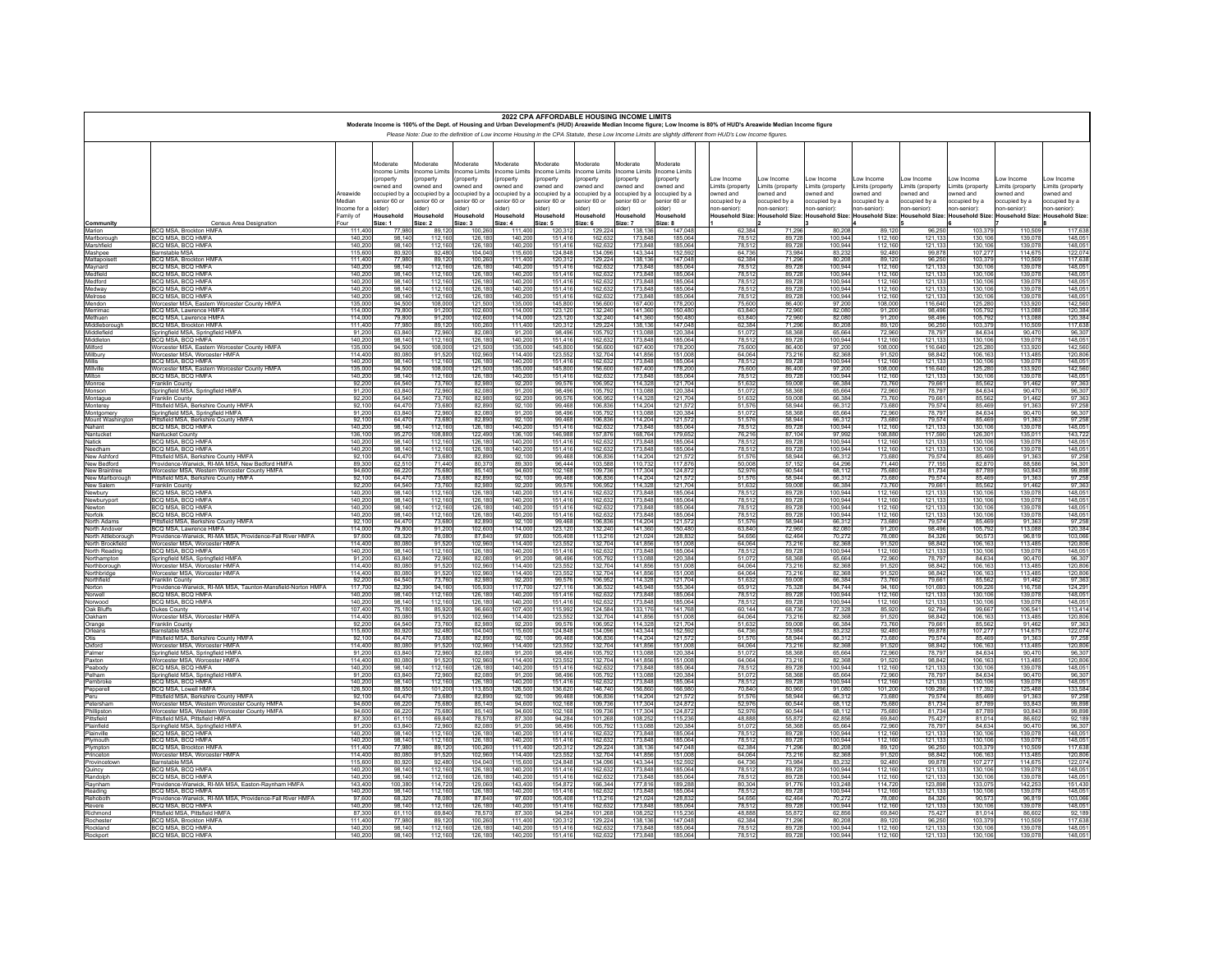|                                                                                                                                                            |                                                                                |                        |                          |                                 |                          |                          |                          | 2022 CPA AFFORDABLE HOUSING INCOME LIMITS |                          | Moderate Income is 100% of the Dept. of Housing and Urban Development's (HUD) Areawide Median Income figure; Low Income is 80% of HUD's Areawide Median Income figure |                              |                              |                              |                              |                                 |                              |                             |                             |
|------------------------------------------------------------------------------------------------------------------------------------------------------------|--------------------------------------------------------------------------------|------------------------|--------------------------|---------------------------------|--------------------------|--------------------------|--------------------------|-------------------------------------------|--------------------------|-----------------------------------------------------------------------------------------------------------------------------------------------------------------------|------------------------------|------------------------------|------------------------------|------------------------------|---------------------------------|------------------------------|-----------------------------|-----------------------------|
|                                                                                                                                                            |                                                                                |                        |                          |                                 |                          |                          |                          |                                           |                          |                                                                                                                                                                       |                              |                              |                              |                              |                                 |                              |                             |                             |
| Please Note: Due to the definition of Low Income Housing in the CPA Statute, these Low Income Limits are slightly different from HUD's Low Income figures. |                                                                                |                        |                          |                                 |                          |                          |                          |                                           |                          |                                                                                                                                                                       |                              |                              |                              |                              |                                 |                              |                             |                             |
|                                                                                                                                                            |                                                                                |                        |                          |                                 |                          |                          |                          |                                           |                          |                                                                                                                                                                       |                              |                              |                              |                              |                                 |                              |                             |                             |
|                                                                                                                                                            |                                                                                |                        | Moderate                 | Noderate                        | Noderate                 | Moderate                 | Moderate                 | Aoderate                                  | Moderate                 | <b>Aoderate</b>                                                                                                                                                       |                              |                              |                              |                              |                                 |                              |                             |                             |
|                                                                                                                                                            |                                                                                |                        | ncome Limits<br>property | <b>ncome Limits</b><br>property | ncome Limits<br>property | ncome Limits<br>property | ncome Limits<br>property | ncome Limits<br>property                  | ncome Limits<br>property | ncome Limits<br>property                                                                                                                                              | ow Income                    | ow Income                    | ow Income                    | ow Income                    | ow Income                       | ow Income                    | ow Income                   | ow Income                   |
|                                                                                                                                                            |                                                                                |                        | wned and                 | wned and                        | wned and                 | wned and                 | wned and                 | wned and                                  | wned and                 | wned and                                                                                                                                                              | Limits (property             | imits (property              | imits (property              | Limits (property             | Limits (property                | imits (property              | Limits (property            | imits (property             |
|                                                                                                                                                            |                                                                                | Areawide               | ccupied by a             | ccupied by a                    | ccupied by:              | occupied by a            | pccupied by a            | ccupied by a                              | ccupied by               | ccupied by a                                                                                                                                                          | wned and                     | owned and                    | wned and                     | owned and                    | owned and                       | wned and                     | wned and                    | wned and                    |
|                                                                                                                                                            |                                                                                | Median<br>Income for a | enior 60 or<br>(der)     | enior 60 or<br>lder)            | enior 60 or<br>Ider)     | enior 60 or<br>(der      | enior 60 or<br>(der      | enior 60 or<br>(der                       | enior 60 or<br>lder)     | enior 60 or<br>(der                                                                                                                                                   | ccupied by a<br>ion-senior): | ccupied by a<br>ion-senior): | ccupied by a<br>ton-senior): | ccupied by a<br>1on-senior): | occupied by a<br>1on-senior):   | ccupied by a<br>ion-senior): | ccupied by a<br>on-senior): | ccupied by a<br>on-senior): |
|                                                                                                                                                            |                                                                                | Family of              | Household                | Household                       | Household                | Household                | Household                | Household                                 | Household                | Household                                                                                                                                                             | Household Size:              | <b>Household Size</b>        | <b>Household Size:</b>       |                              | Household Size: Household Size: | <b>Household Size:</b>       | <b>Household Size</b>       | <b>Household Size:</b>      |
| Community                                                                                                                                                  | Census Area Designation                                                        | Four                   | Size: 1                  | Size: 2                         | Size: 3                  | Size: 4                  | Size: 5                  | Size: 6                                   | Size: 7                  | Size: 8                                                                                                                                                               |                              |                              |                              |                              |                                 |                              |                             |                             |
| Rowe<br>Rowley                                                                                                                                             | Franklin County<br>BCO MSA BCO HMFA                                            | 92.20<br>140.20        | 64.54<br>98 14           | 73.76<br>112 16                 | 82.98<br>126.18          | 92.20<br>140.20          | 99.57<br>151 41          | 106.95<br>162.63                          | 114.32<br>173.84         | 121.70<br>185.06                                                                                                                                                      | 51.632<br>78.513             | 59.00<br>89.72               | 66,384<br>100.944            | 73,760<br>112 160            | 79.66<br>121.13                 | 85.562<br>130 106            | 91.462<br>139 07            | 97.363<br>148,051           |
| Rovalston                                                                                                                                                  | Worcester MSA, Western Worcester County HMFA                                   | 94.60                  | 66.22                    | 75.68                           | 85.14                    | 94.60                    | 102.16                   | 109.73                                    | 117,30                   | 124.87                                                                                                                                                                | 52,976                       | 60.54                        | 68.112                       | 75,680                       | 81.73                           | 87,789                       | 93.84                       | 99.898                      |
| Russell<br>Rutland                                                                                                                                         | Springfield MSA, Springfield HMFA                                              | 91,20<br>11440         | 63,84                    | 72,96                           | 82,08<br>10296           | 91,20<br>114 40          | 98.49<br>123.55          | 105,79<br>13270                           | 113,08<br>14185          | 120.38<br>151.00                                                                                                                                                      | 51,072<br>64 064             | 58,36<br>73 21               | 65,664                       | 72,960<br>91.520             | 78,79                           | 84,634<br>106 163            | 90.47<br>113 485            | 96.307<br>120,806           |
| Salem                                                                                                                                                      | Worcester MSA Worcester HMFA<br>BCQ MSA, BCQ HMFA                              | 140.2                  | 80.08<br>98.14           | 91.52<br>112.16                 | 126.18                   | 140.20                   | $151.4$ <sup>*</sup>     | 162.63                                    | 173.84                   | 185.06                                                                                                                                                                | 78.51                        | 89.72                        | 82.368<br>100.944            | 112,160                      | 98.843<br>121,13                | 130,106                      | 139.07                      | 148.051                     |
| alishurv                                                                                                                                                   | BCO MSA BCO HMFA                                                               | 140.20                 | 98 14                    | 112 16                          | 126.18                   | 140.20                   | 15141                    | 162.63                                    | 173 84                   | 185.06                                                                                                                                                                | 78,512                       | 89 72                        | 100 944                      | 112 160                      | 121,13                          | 130 106                      | 139 07                      | 148 051                     |
| Sandisfiek<br>Sandwich                                                                                                                                     | Pittsfield MSA, Berkshire County HMFA<br><b>Barnstable MSA</b>                 | 92.10<br>115,60        | 64.47<br>80.92           | 73.68<br>92.48                  | 82.89<br>104 04          | 92.10<br>115.60          | 99.46<br>124 84          | 106.83<br>134 09                          | 114.20<br>143.34         | 121.57<br>152.59                                                                                                                                                      | 51,576<br>64.736             | 58.94<br>73.984              | 66.312<br>83 232             | 73,680<br>92 480             | 79.57<br>99.87                  | 85,469<br>107 277            | 91.36<br>114 67             | 97.258<br>122 074           |
| Saugus                                                                                                                                                     | <b>BCQ MSA, BCQ HMFA</b>                                                       | 140.20                 | 98.14                    | 112.16                          | 126.18                   | 140.20                   | 151.41                   | 162.63                                    | 173.84                   | 185.06                                                                                                                                                                | 78.512                       | 89.72                        | 100,944                      | 112.160                      | 121.13                          | 130,106                      | 139.078                     | 148.051                     |
| Savoy                                                                                                                                                      | Pittsfield MSA, Berkshire County HMFA                                          | 92 10                  | 6447                     | 73.68                           | 8289                     | 92 10                    | 9946                     | 10683                                     | 114 20                   | 121.57                                                                                                                                                                | 51.576                       | 58.94                        | 66.313                       | 73 680                       | 79.57                           | 85 469                       | 91.363                      | 97 258                      |
| cituate<br>eekonk                                                                                                                                          | BCQ MSA. BCQ HMFA<br>Providence-Warwick, RI-MA MSA, Providence-Fall River HMFA | 140.20<br>9760         | 98.14<br>68.32           | 112.16<br>78.08                 | 126.18<br>8784           | 140.20<br>9760           | 151.41<br>105.40         | 162.63<br>113.21                          | 173.84<br>121,02         | 185.06<br>128.83                                                                                                                                                      | 78,512<br>54 656             | 89.72<br>62.46               | 100.944<br>70.272            | 112.160<br>78,080            | 121.13<br>84 32                 | 130.10<br>90.573             | 139.07<br>96.81             | 148.051<br>103.066          |
| Sharon                                                                                                                                                     | BCQ MSA, BCQ HMFA                                                              | 140.20                 | 98.14                    | 112.16                          | 126.18                   | 140.20                   | 151.41                   | 162.63                                    | 173.84                   | 185.06                                                                                                                                                                | 78.512                       | 89.72                        | 100,944                      | 112,160                      | 121.13                          | 130,106                      | 139.078                     | 148,051                     |
| effield<br>elburne                                                                                                                                         | Pittsfield MSA, Berkshire County HMFA<br>Franklin County                       | 92 10<br>92.20         | 6447<br>64.54            | 73.68<br>73.76                  | 82.89<br>82.98           | 92 10<br>92.20           | 9946<br>99.57            | 10683<br>106.95                           | 114 20<br>114.32         | 121.57<br>121.70                                                                                                                                                      | 51.576<br>51.632             | 58.94<br>59.00               | 66.313<br>66,384             | 73 680<br>73,760             | 79.57<br>79.66                  | 85 469<br>85.562             | 91.363<br>91.462            | 97 258<br>97.363            |
| erborn                                                                                                                                                     | BCO MSA BCO HMFA                                                               | 140.20                 | 98 14                    | 112 16                          | 126.18                   | 140.20                   | 151 41                   | 162.63                                    | 173.84                   | 185.06                                                                                                                                                                | 78.512                       | 89 72                        | 100 944                      | 112 160                      |                                 | 130 106                      | 139.078                     | 148 051                     |
| hirley                                                                                                                                                     | BCQ MSA, BCQ HMFA                                                              | 140.20                 | 98.14                    | 112.16                          | 126.18                   | 140.20                   | 151.41                   | 162.63                                    | 173.84                   | 185.06                                                                                                                                                                | 78.512                       | 89.72                        | 100,944                      | 112.160                      | 121,13<br>121,13                | 130,106                      | 139.07                      | 148.051                     |
| <b>nrewsburv</b><br>Shutesbury                                                                                                                             | Worcester MSA, Worcester HMFA<br>Franklin County                               | 114,40<br>92.20        | 80.08<br>64.54           | 91.52<br>73.76                  | 102.96<br>82.98          | 114.40<br>92.20          | 123,55<br>99.57          | 132,70<br>106.95                          | 14185<br>114.32          | 151.00<br>121.70                                                                                                                                                      | 64.064<br>51.632             | 73.21<br>59.00               | 82.368<br>66,384             | 91.520<br>73,760             | 98.84<br>79.66                  | 106 163<br>85.562            | 113 485<br>91.462           | 120,806<br>97.363           |
| merset                                                                                                                                                     | Providence-Warwick, RI-MA MSA, Providence-Fall River HMFA                      | 97.60                  | 68.32                    | 78.08                           | 8784                     | 9760                     | 105 40                   | 113.21                                    | 121.02                   | 128.83                                                                                                                                                                | 54 656                       | 62.46                        | 70.272                       | 78,080                       | 84 32                           | 90.573                       | 96.81                       | 103 066                     |
| omerville                                                                                                                                                  | BCQ MSA, BCQ HMFA                                                              | 140.20                 | 98.14                    | 112.16                          | 126.18                   | 140.20                   | 151.41                   | 162.63                                    | 173.84                   | 185.06                                                                                                                                                                | 78.512                       | 89.72                        | 100.944                      | 112.160                      | 121.13                          | 130,106                      | 139,078                     | 148.051                     |
| South Hadley<br>Southampton                                                                                                                                | Springfield MSA, Springfield HMFA<br>Springfield MSA, Springfield HMFA         | 91.20<br>91.20         | 6384<br>63.84            | 72.96<br>72.96                  | 82.08<br>82.08           | 91.20<br>91.20           | 98.49<br>98.49           | 105.79<br>105.79                          | 113.08<br>113.08         | 120.38<br>120.38                                                                                                                                                      | 51.072<br>51.072             | 58.36<br>58,36               | 65 664<br>65.664             | 72960<br>72,960              | 78.79<br>78.79                  | 84 634<br>84.634             | 90.470<br>90.470            | 96 307<br>96.307            |
| outhborougl                                                                                                                                                | Worcester MSA, Eastern Worcester County HMFA                                   | 135.00                 | 94.50                    | 108.00                          | 121.50                   | 135.00                   | 145.80                   | 156.60                                    | 16740                    | 178.20                                                                                                                                                                | 75,600                       | 86,40                        | 97.200                       | 108,000                      | 116 64                          | 125 280                      | 133 920                     | 142,560                     |
| Southbridge                                                                                                                                                | Worcester MSA, Worcester HMFA                                                  | 114.40                 | 80.08                    | 91.52                           | 102.96                   | 114,40                   | 123.55                   | 132.70                                    | 141.85                   | 151.00                                                                                                                                                                | 64.064                       | 73.216                       | 82.368                       | 91.520                       | 98.84                           | 106.163                      | 113,485                     | 120,806                     |
| outhwick<br>pencer                                                                                                                                         | Springfield MSA, Springfield HMFA<br>Worcester MSA Worcester HMFA              | 91.20<br>114.40        | 6384<br>80.08            | 72.96<br>91.52                  | 82.08<br>102.96          | 91.20<br>114.40          | 98.49<br>123.55          | 10579<br>132.70                           | 113.08<br>141.85         | 120.38<br>151.00                                                                                                                                                      | 51.072<br>64.064             | 58.36<br>73.21               | 65.664<br>82.368             | 72960<br>91.520              | 78.79<br>98.84                  | 84 634<br>106.16             | 90.470<br>113,485           | 96.307<br>120.806           |
| Springfield                                                                                                                                                | Springfield MSA, Springfield HMFA                                              | 91,20                  | 63,84                    | 72,96                           | 82,08                    | 91.20                    | 98,49                    | 105,79                                    | 113,08                   | 120,38                                                                                                                                                                | 51,072                       | 58,36                        | 65,664                       | 72,960                       | 78,79                           | 84,634                       | 90.470                      | 96,307                      |
| erling<br>ockbrida                                                                                                                                         | Worcester MSA Worcester HMFA<br>Pittsfield MSA. Pittsfield HMFA                | 11440<br>87.30         | 80.08<br>61,11           | 91.52<br>69.84                  | 102,96<br>78.57          | 114 40<br>87.30          | 123,55<br>94.28          | 132,70<br>101,268                         | 141.85<br>108,25         | 151.00<br>115,236                                                                                                                                                     | 64 064<br>48,888             | 73 21<br>55,872              | 82.368<br>62.856             | 91.520<br>69,840             | 98.84<br>75,42                  | 106 16<br>81,014             | 113 48<br>86.602            | 120,806<br>92.189           |
| toneham                                                                                                                                                    | BCO MSA BCO HMFA                                                               | 140.20                 | 98 14                    | 112 16                          | 126.18                   | 140.20                   | 151 41                   | 162.63                                    | 173.84                   | 185.06                                                                                                                                                                | 78.512                       | 89 72                        | 100 944                      | 112 160                      |                                 | 130 10                       | 139.07                      | 148,051                     |
| oughton                                                                                                                                                    | BCQ MSA, BCQ HMFA                                                              | 140,20                 | 98,14                    | 112,16                          | 126,18                   | 140.20                   | 151,41                   | 162.63                                    | 173,84                   | 185.06                                                                                                                                                                | 78,512                       | 89.72                        | 100,944                      | 112.160                      | 121,13<br>121,13                | 130,106                      | 139,07                      | 148.051                     |
| urbridae                                                                                                                                                   | BCO MSA BCO HMEA<br>Worcester MSA, Worcester HMFA                              | 140.2<br>114,40        | 98 14<br>80.08           | 112.16<br>91.52                 | 126,18<br>102.96         | 140.20<br>114,40         | 151.41<br>123.55         | 162,63<br>132,70                          | 173.84<br>141,85         | 185.06<br>151,008                                                                                                                                                     | 78.51<br>64.064              | 89.72<br>73.21               | 100.94<br>82,368             | 112.160<br>91.520            | 121,13<br>98.84                 | 130 10<br>106,163            | 139.07<br>113,485           | 148 051<br>120.806          |
| udbury                                                                                                                                                     | BCO MSA BCO HMEA                                                               | 140.20                 | 98 14                    | 112 16                          | 126.18                   | 140.20                   | 151.41                   | 162.63                                    | 173,84<br>114,32         | 185.06                                                                                                                                                                | 78.513                       | 89.72                        | 100 944                      | 112 160                      | 121.13                          | 130 10                       | 139.07                      | 148,051                     |
| underland                                                                                                                                                  | Franklin County                                                                | 92.20                  | 64.54                    | 73.76                           | 82.98                    | 92.20                    | 99.57                    | 106.95                                    |                          | 121,704                                                                                                                                                               | 51,632                       | 59,008                       | 66,384                       | 73,760                       | 79,66                           | 85,562                       | 91.462                      | 97.363                      |
| utton<br>vampscot                                                                                                                                          | Worcester MSA Worcester HMFA<br>BCQ MSA, BCQ HMFA                              | 114 40<br>140.20       | 80.08<br>98.14           | 91.52<br>112,16                 | 102.96<br>126,18         | 114 40<br>140.20         | 123,55<br>151,41         | 132.70<br>162.63                          | 14185<br>173,84          | 151.00<br>185.06                                                                                                                                                      | 64.064<br>78,512             | 73 21<br>89.72               | 82.368<br>100,944            | 91 520<br>112,160            | 98.84<br>121,13                 | 106 16<br>130,106            | 113 48<br>139.07            | 120,806<br>148.051          |
| vansea                                                                                                                                                     | Providence-Warwick, RI-MA MSA, Providence-Fall River HMFA                      | $\frac{97,60}{117,70}$ | 68,32                    | 78.08                           | 87.84                    | 97.60                    | 105,408<br>127,116       | 113.21                                    | 121,02<br>145,94         | 128,83                                                                                                                                                                | 54.656                       | 62,46                        | 70,272                       | 78,080                       | 84.32                           | 90.57                        | 96.81                       | 103,066                     |
| Taunton                                                                                                                                                    | Providence-Warwick, RI-MA MSA, Taunton-Mansfield-Norton HMFA                   | 90.80                  | 82.39<br>63.56           | 94.16                           | 105,93<br>8172           | 117,700<br>90.80         | 98.06                    | 136.53                                    |                          | 155.36<br>11985                                                                                                                                                       | 65,912<br>50 848             | 75.328<br>58 11              | 84.744<br>65 376             | 94.160<br>72 640             | 101,693<br>78.45                | 109,226<br>84 262            | 116,758<br>90.074           | 124.291<br>95 885           |
| Templeton<br>Tewksbury                                                                                                                                     | Worcester MSA, Fitchburg-Leominster HMFA<br>BCQ MSA, Lowell HMFA               | 126,50                 | 88.55                    | 72.64<br>101,20                 | 113,85                   | 126,50                   | 136.62                   | 105.32<br>146.74                          | 112.59<br>156,86         | 166.98                                                                                                                                                                | 70,840                       | 80,960                       | 91.080                       | 101.200                      | 109.29                          | 117,392                      | 125,488                     | 133,584                     |
| Tisbury                                                                                                                                                    | Dukes County                                                                   | 107.40                 | 75.18                    | 85.92                           | 96.66                    | 107.40                   | 115.99                   | 124,58<br>105,79                          | 133,17<br>113,08         | 14176                                                                                                                                                                 | 60.144                       | 68 73                        | 77 328                       | 85 920                       | $\frac{92,794}{78,79}$          | 99.66                        | 106.54                      | 113 414                     |
| Tolland<br>Topsfield                                                                                                                                       | Springfield MSA, Springfield HMFA<br>BCQ MSA, BCQ HMFA                         | 91.20<br>140.20        | 63.84<br>98 14           | 72.96<br>112 16                 | 82.08<br>126,18          | 91.20<br>140.20          | 98.49<br>151 41          | 162.63                                    | 173.84                   | 120.38<br>185.06                                                                                                                                                      | 51,072<br>78.513             | 58,368<br>89.72              | 65.664<br>100 944            | 72,960<br>112 160            |                                 | 84.634<br>130 106            | 90.470<br>139.07            | 96.307<br>148.05            |
| Townsend                                                                                                                                                   | BCQ MSA, BCQ HMFA                                                              | 140.20                 | 98.14                    | 112.16                          | 126,18                   | 140,200                  | 151,416                  | 162.63                                    | 173.84                   | 185.06                                                                                                                                                                | 78.512                       | 89.728                       | 100.944                      | 112,160                      | $\frac{121,133}{121,133}$       | 130.106                      | 139,078                     | 148.051                     |
| Truro                                                                                                                                                      | <b>Barnstable MSA</b>                                                          | 115.60                 | 80.92                    | 92.48<br>101,20                 | 104.04<br>113,85         | 115.60                   | 124.84                   | 134.09                                    | 143.34<br>156,86         | 152.59                                                                                                                                                                | 64 736                       | 73.984                       | 83 232                       | 92 480                       | 99.87                           | 107 277<br>117,392           | 114 675                     | 122.074                     |
| Tyngsborough<br>Tyringham                                                                                                                                  | <b>BCQ MSA, Lowell HMFA</b><br>Pittsfield MSA, Berkshire County HMFA           | 126,50<br>92.10        | 88.55<br>64.47           | 73.68                           |                          | 126.50                   | 136.62<br>99.46          | 146.74                                    |                          | 166,98<br>121,57                                                                                                                                                      | 70,840                       | 80,960<br>58.94              | 91.080<br>66,312             | 101.200<br>73 680            | 109.29                          | 85 469                       | 125.488<br>91.36            | 133,584<br>97.258           |
| Upton                                                                                                                                                      | Worcester MSA, Eastern Worcester County HMFA                                   | 135.00                 | 94.50                    | 108.00                          | 82,89<br>121,50          | $\frac{92,101}{135,001}$ | 145,800                  | 106,836                                   | 114,20<br>167,40         | 178.20                                                                                                                                                                | 51,576<br>75,600             | 86,400                       | 97.200                       | 108,000                      | 79,574<br>116,640               | 125,280                      | 133,920                     | 142.560                     |
| Uxbridge<br>Wakefield                                                                                                                                      | Worcester MSA Worcester HMFA<br>BCQ MSA, BCQ HMFA                              | 114 40<br>140.20       | 80.08<br>98.14           | 91.52<br>112.16                 | 102,96<br>126.18         | 114 40<br>140.20         | 123,552<br>151,416       | 132.70<br>162.63                          | 141.85<br>173.84         | 151.00<br>185.06                                                                                                                                                      | 64.064<br>78.512             | 73.21<br>89.728              | 82.368<br>100.944            | 91.520<br>112.160            | 98.84<br>121,133                | 106 163<br>130,106           | 113 485<br>139,078          | 120,806<br>148.051          |
| Wales                                                                                                                                                      | Springfield MSA, Springfield HMFA                                              | 91.20                  | 63.84                    | 72.96                           | 82.08                    | 91.20                    | 98.49                    | 105.7                                     | 113.08                   | 120.38                                                                                                                                                                | 51,072                       | 58.36                        | 65.664                       | 72,960                       | 78.79                           | 84.634                       | 90.47                       | 96.307                      |
| Walpole                                                                                                                                                    | BCO MSA BCO HMFA                                                               | 140.20                 | 98 14                    | 112 16                          | 126,18                   | 140 20                   | 151,41                   | 162.63                                    | 173,84                   | 185.06                                                                                                                                                                | 78.512                       | 89,72                        | 100 944                      | 112 160                      | $\frac{121,13}{121,13}$         | 130 10                       | 139.074                     | 148 051                     |
| Waltham<br>Ware                                                                                                                                            | BCQ MSA, BCQ HMFA<br>Springfield MSA, Springfield HMFA                         | 140.20<br>91.20        | 98.14<br>6384            | 112.16<br>72.96                 | 126.18<br>82.08          | 140.20<br>91.20          | 151.41<br>98.49          | 162.63<br>105.79                          | 173.84<br>113.08         | 185.06<br>120 38                                                                                                                                                      | 78,512<br>51.072             | 89.72<br>58.36               | 100.94<br>65.664             | 112.160<br>72960             | 78.79                           | 130,106<br>84 634            | 139.07<br>90.47             | 148.051<br>96.307           |
| Wareham                                                                                                                                                    | BCQ MSA. BCQ HMFA                                                              | 140.20                 | 98.14                    | 112.16                          | 126.18                   | 140.20                   | 151.41                   | 162.63                                    | 173.84                   | 185.06                                                                                                                                                                | 78.512                       | 89.72                        | 100.944                      | 112.160                      | 121.13                          | 130,106                      | 139.078                     | 148.051                     |
| Warren                                                                                                                                                     | Worcester MSA, Western Worcester County HMFA                                   | 94.60                  | 66.22<br>64.54           | 75.68<br>73.76                  | 85 14                    | 94.60                    | 102 16                   | 109 73                                    | 117.30                   | 124.87                                                                                                                                                                | 52.976<br>51,632             | 60.54                        | 68 113                       | 75 680<br>73,760             | 81 73<br>79.66                  | 87 789<br>85.56              | 93 843                      | 99 898                      |
| Warwick<br>Washington                                                                                                                                      | Franklin County<br>Pittsfield MSA, Berkshire County HMFA                       | 92.20<br>9210          | 6447                     | 73.68                           | 82.98<br>82.89           | 92.20<br>92.10           | 99.57<br>99.46           | 106.95<br>10683                           | 114.32<br>114 20         | 121.70<br>121.57                                                                                                                                                      | 51.576                       | 59.00<br>58.94               | 66,384<br>66.312             | 73,680                       | 79.57                           | 85 469                       | 91.462<br>91.36             | 97.363<br>97 258            |
| Watertown                                                                                                                                                  | BCQ MSA, BCQ HMFA                                                              | 140.20                 | 98.14                    | 112.16                          | 126.18                   | 140.20                   | 151.41                   | 162.63                                    | 173.84                   | 185.06                                                                                                                                                                | 78.512                       | 89.72                        | 100.944                      | 112.160                      | 121.13                          | 130,106                      | 139,078                     | 148.051                     |
| Wavland<br>Webster                                                                                                                                         | BCO MSA BCO HMFA<br>Worcester MSA, Worcester HMFA                              | 140.20<br>114.40       | 98 14<br>80.08           | 112 16<br>91.52                 | 126.18<br>102.96         | 140.20<br>114.40         | 15141<br>123.55          | 162.63<br>132.70                          | 173 84<br>141.85         | 185.06<br>151.00                                                                                                                                                      | 78.512<br>64.064             | 89 72<br>73.21               | 100 944<br>82,368            | 112 160<br>91.520            | 121.13<br>98.84                 | 130 106<br>106.163           | 139.078<br>113,485          | 148 051<br>120,806          |
| Wellesley                                                                                                                                                  | BCO MSA BCO HMFA                                                               | 140.20                 | 98 14                    | 112 16                          | 126,18                   | 140.20                   | 15141                    | 162.63                                    | 173.84                   | 185.06                                                                                                                                                                | 78.512                       | 89 72                        | 100 944                      | 112 160                      | 121,13                          | 130 106                      | 139 078                     | 148 051                     |
| Wellfleet                                                                                                                                                  | Barnstable MSA                                                                 | 115,60                 | 80.92                    | 92.48                           | 104.04                   | 115.60                   | 124.84                   | 134.09                                    | 143.34                   | 152.59                                                                                                                                                                | 64,736                       | 73.98                        | 83.232                       | 92,480                       | 99.87                           | 107.277                      | 114.67                      | 122.074                     |
| Wendell<br>Wenham                                                                                                                                          | Franklin County<br><b>BCQ MSA, BCQ HMFA</b>                                    | 92.20<br>140.20        | 64.54<br>98.14           | 73.76<br>112.16                 | 82.98<br>126.18          | 92.20<br>140.20          | 99.57<br>151.41          | 106.95<br>162.63                          | 114 32<br>173.84         | 12170<br>185.06                                                                                                                                                       | 51.632<br>78.512             | 59,001<br>89.72              | 66,384<br>100.944            | 73 760<br>112,160            | 79.66<br>121.13                 | 85.562<br>130,106            | 91463<br>139,078            | 97 363<br>148,051           |
| West Boviston                                                                                                                                              | Worcester MSA Worcester HMFA                                                   | 114 40                 | 80.08                    | 91.52                           | 102.96                   | 114 40                   | 123.55                   | 132.70                                    | 14185                    | 151.00                                                                                                                                                                | 64.064                       | 73.216                       | 82.368                       | 91.520                       | 98.84                           | 106 163                      | 113 485                     | 120.806                     |
| West Bridgewater<br>West Brookfield                                                                                                                        | BCQ MSA, Brockton HMFA<br>Worcester MSA Worcester HMF.                         | 111.40<br>114.40       | 77.98<br>80.08           | 89.12<br>91.52                  | 100,26<br>102.96         | 111.40<br>114 40         | 120,31                   | 129,22<br>132.70                          | 138.13<br>14185          | 147.04<br>151.00                                                                                                                                                      | 62.384<br>64.064             | 71.29                        | 80,208<br>82.368             | 89.120<br>91.520             | 96.25<br>98.84                  | 103.379<br>106 163           | 110.50<br>113 485           | 117.638                     |
| West Newbury                                                                                                                                               | BCQ MSA, Lawrence HMFA                                                         | 114.00                 | 79.80                    | 91.20                           | 102.60                   | 114.00                   | 123,55<br>123.12         | 132.24                                    | 141.36                   | 150.48                                                                                                                                                                | 63,840                       | 73,216<br>72.96              | 82.080                       | 91,200                       | 98.49                           | 105.792                      | 113,088                     | 120,806<br>120.384          |
| West Springfield                                                                                                                                           | Springfield MSA, Springfield HMFA                                              | 91.20                  | 6384                     | 72.96                           | 82.08                    | 91.20                    | 98.49                    | 10579                                     | 113.08                   | 120.38                                                                                                                                                                | 51.072                       | 58.36                        | 65 664                       | 72960                        | 78,79                           | 84 634                       | 90.47                       | 96 307                      |
| West Stockbridge<br>West Tisbury                                                                                                                           | Pittsfield MSA, Berkshire County HMFA<br>Dukes County                          | 92.10<br>10740         | 64.47<br>75.18           | 73.68<br>85.92                  | 82.89<br>96.66           | 92.10<br>107 40          | 99.468<br>115.99         | 106.83<br>124.58                          | 114.20<br>133 17         | 121.57<br>14176                                                                                                                                                       | 51.576<br>60 144             | 58.944<br>68 73              | 66.312<br>77 328             | 73,680<br>85 920             | 79.57<br>92.79                  | 85.469<br>99.667             | 91.363<br>106.541           | 97.258<br>113 414           |
| Westborough                                                                                                                                                | Worcester MSA, Worcester HMFA                                                  | 114.40                 | 80.08                    | 91.52                           | 102.96                   | 114.40                   | 123.55                   | 132.70                                    | 141.85                   | 151.00                                                                                                                                                                | 64.064                       | 73.216                       | 82.368                       | 91.520                       | 98.84                           | 106.16                       | 113,485                     | 120,806                     |
| Westfield                                                                                                                                                  | Springfield MSA, Springfield HMFA                                              | 91.20                  | 6384                     | 72.96                           | 82.08                    | 91.20                    | 98.49                    | 10579                                     | 113.08                   | 120.38                                                                                                                                                                | 51.072                       | 58.36                        | 65 664                       | 72960                        | 78.79                           | 84 634                       | 90.470                      | 96.307                      |
| Westford<br>Westhamptor                                                                                                                                    | BCQ MSA, Lowell HMFA<br>Springfield MSA, Springfield HMFA                      | 126.50<br>91.20        | 88.55<br>63.84           | 101.20<br>72,96                 | 113.85<br>82.08          | 126.50<br>91.20          | 136.62<br>98.49          | 146.74<br>105,79                          | 156.86<br>113,08         | 166.98<br>120.38                                                                                                                                                      | 70,840<br>51,072             | 80.96<br>58.36               | 91.080<br>65.664             | 101.200<br>72,960            | 109.29<br>78,79                 | 117.392<br>84.634            | 125,488<br>90.470           | 133.584<br>96,307           |
| Westminster                                                                                                                                                | Worcester MSA, Fitchburg-Leominster HMFA                                       | 90.80                  | 63.56                    | 72.64                           | 8172                     | 90.80                    | 98.06                    | 10532                                     | 112.59                   | 11985                                                                                                                                                                 | 50 848                       | 58 11                        | 65 376                       | 72 640                       | 78.45                           | 84 26                        | 90.074                      | 95 885                      |
| Weston                                                                                                                                                     | BCQ MSA, BCQ HMFA<br>Providence-Warwick, RI-MA MSA, Providence-Fall River HMFA | 140.20<br>97.60        | 98.14<br>68.32           | 112,16<br>78.08                 | 126,18<br>8784           | 140.20<br>97.60          | 151,41                   | 162.63<br>113.21                          | 173,84                   | 185.06                                                                                                                                                                | 78,512<br>54 656             | 89.72<br>62.46               | 100,944                      | 112,160<br>78.08             | 121,13<br>84 32                 | 130,106<br>90.57             | 139.07<br>96.81             | 148.051                     |
| Westport<br>Westwood                                                                                                                                       | BCQ MSA, BCQ HMFA                                                              | 140,200                | 98.14                    | 112.16                          | 126,180                  | 140,200                  | 105.40<br>151,416        | 162.63                                    | 121.02<br>173,848        | 128.83<br>185.06                                                                                                                                                      | 78.512                       | 89.728                       | 70.27<br>100,944             | 112.160                      | 121,133                         | 130,106                      | 139.078                     | 103.066<br>148.051          |
| Weymouth                                                                                                                                                   | BCO MSA BCO HMFA                                                               | 140.20                 | 98 140                   | 112 16                          | 126,180                  | 140,200                  | 151 416                  | 162.63                                    | 173 848                  | 185 064                                                                                                                                                               | 78.512                       | 89.728                       | 100 944                      | 112 160                      | 121.13                          | 130 106                      | 139 078                     | 148 051                     |